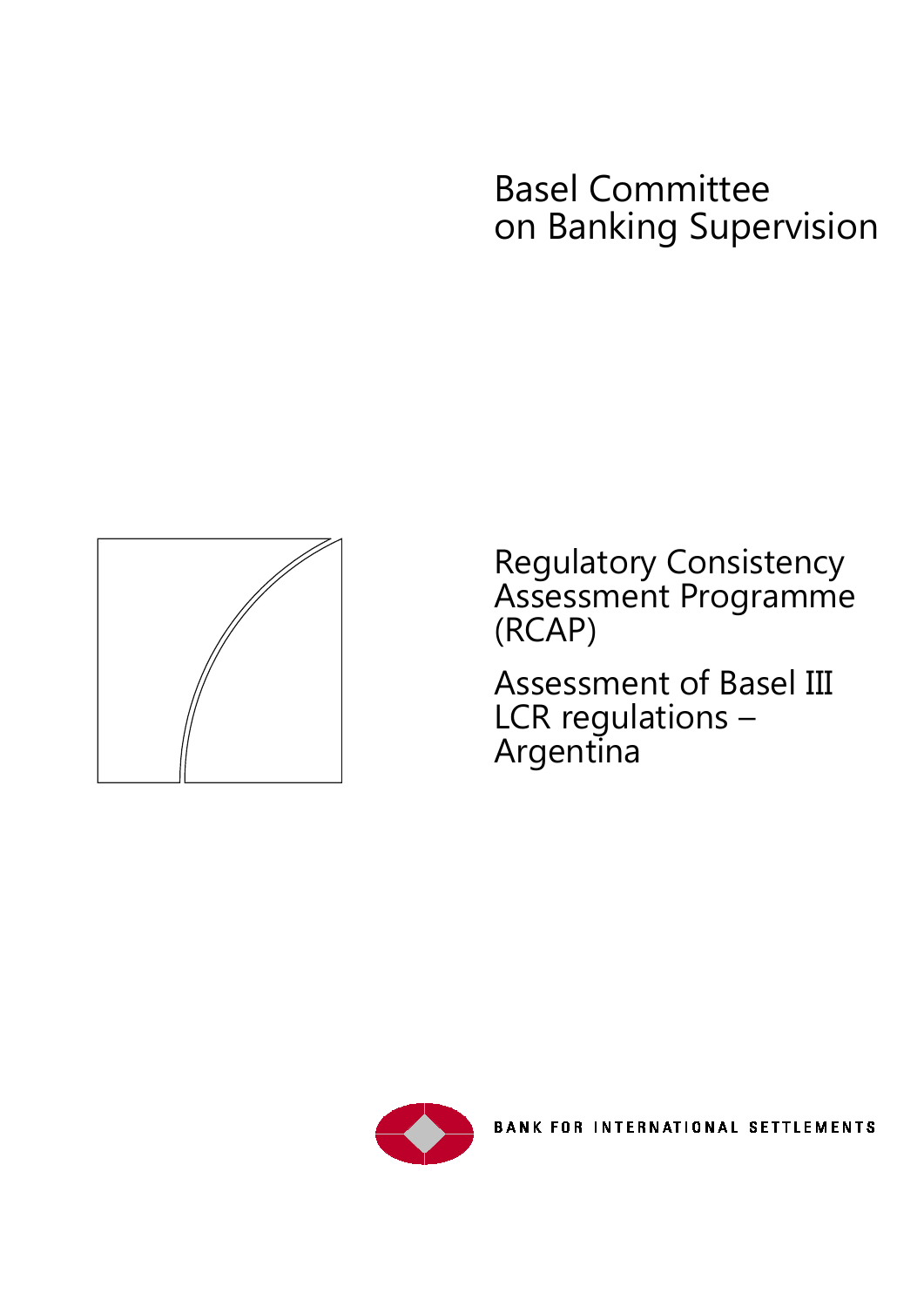This publication is available on the BIS website [\(www.bis.org\)](http://www.bis.org/).

*© Bank for International Settlements 2016. All rights reserved. Brief excerpts may be reproduced or translated provided the source is stated.*

ISBN 978-92-9197-658-4 (online)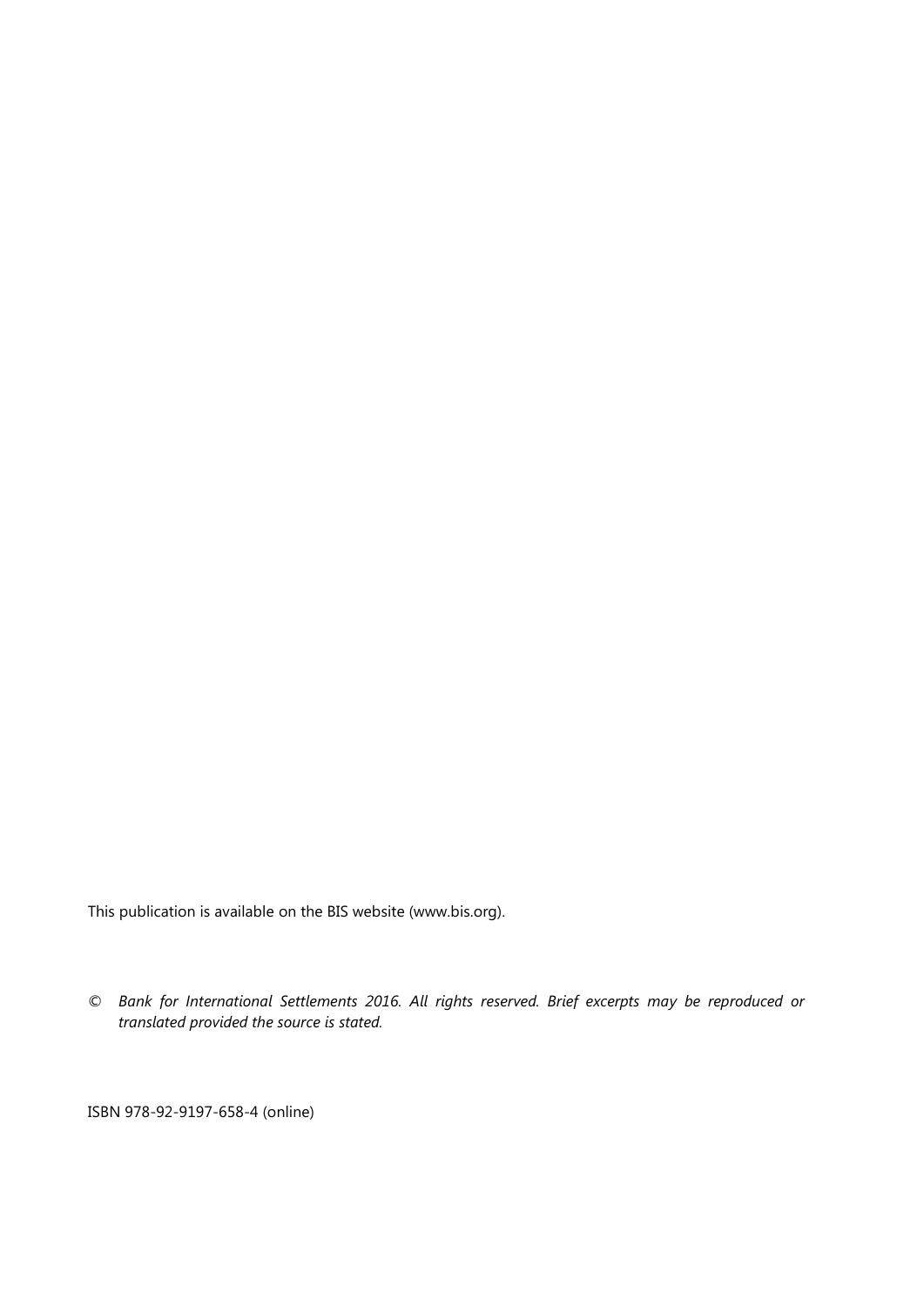# Contents

| $\mathbf 1$    |                                                                                              |  |
|----------------|----------------------------------------------------------------------------------------------|--|
|                |                                                                                              |  |
|                |                                                                                              |  |
|                |                                                                                              |  |
|                |                                                                                              |  |
|                |                                                                                              |  |
|                |                                                                                              |  |
|                |                                                                                              |  |
|                |                                                                                              |  |
|                |                                                                                              |  |
| $\overline{2}$ |                                                                                              |  |
|                |                                                                                              |  |
|                |                                                                                              |  |
|                | 2.2.1                                                                                        |  |
|                | 2.2.2                                                                                        |  |
|                | 2.2.3                                                                                        |  |
|                |                                                                                              |  |
|                | 2.4 Observations and other findings specific to the implementation practices in Argentina 11 |  |
|                | 2.4.1                                                                                        |  |
|                |                                                                                              |  |
|                |                                                                                              |  |
|                | Annex 2: List of LCR standards under the Basel framework used for the assessment 14          |  |
|                | Annex 3: Local regulations issued by the BCRA for implementing Basel LCR standards 15        |  |
|                |                                                                                              |  |
|                |                                                                                              |  |
|                |                                                                                              |  |
|                |                                                                                              |  |
|                |                                                                                              |  |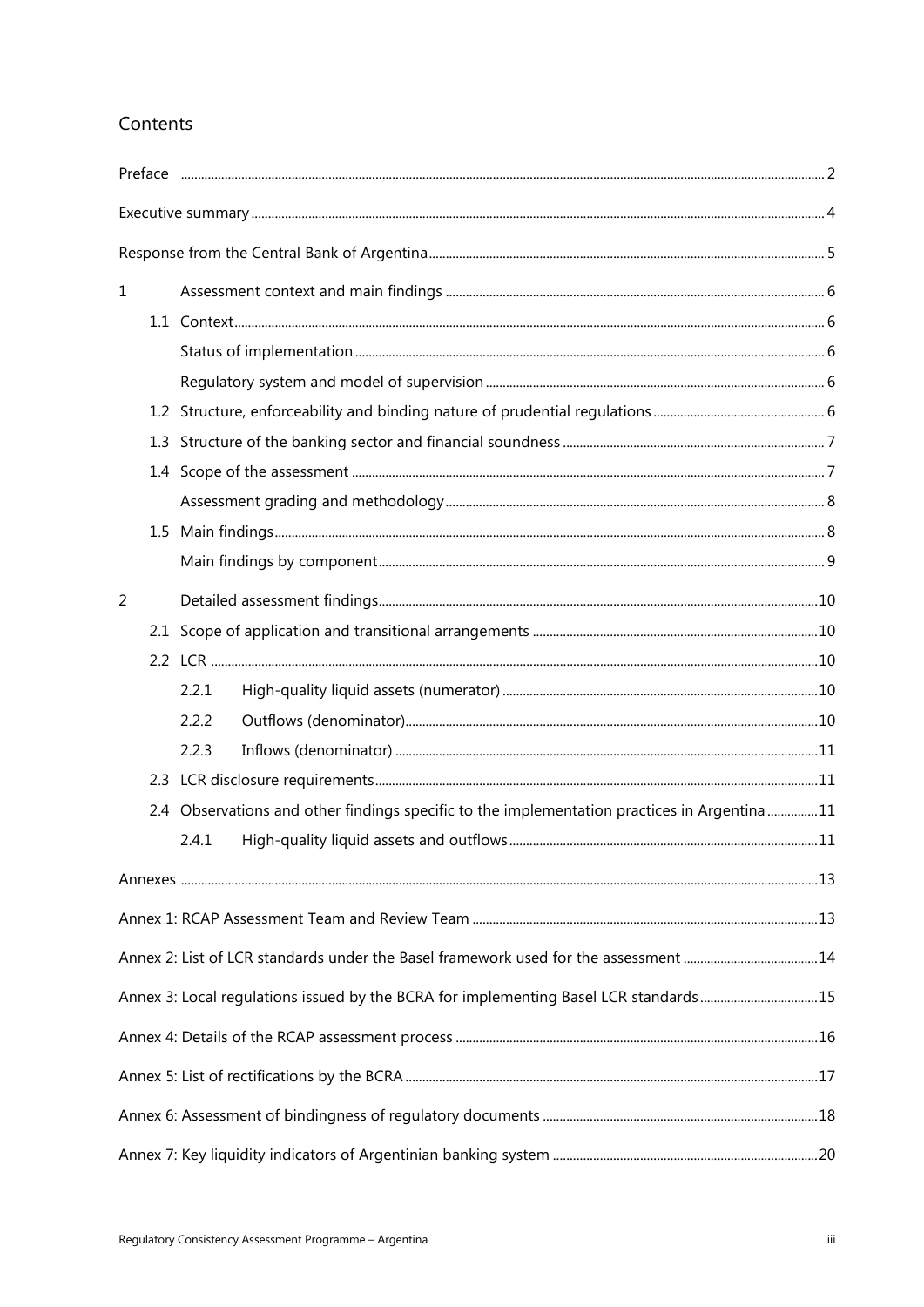| Annex 10: Argentina's implementation of the Principles for sound liquidity risk management and       |  |
|------------------------------------------------------------------------------------------------------|--|
|                                                                                                      |  |
|                                                                                                      |  |
|                                                                                                      |  |
| Annex 14: Implementation of LCR elements subject to prudential judgment or discretion in Argentina31 |  |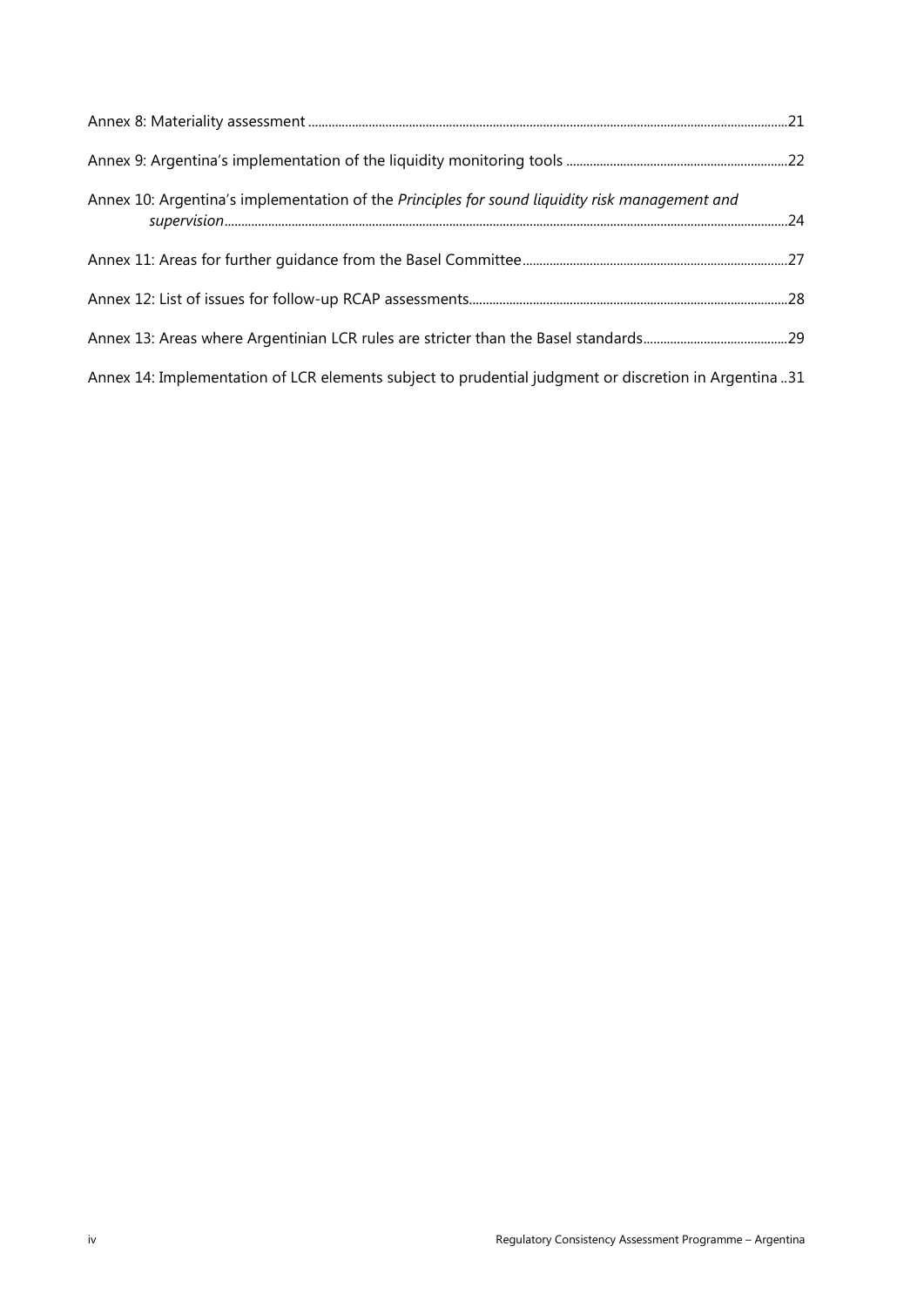# **Glossary**

| <b>ALA</b>   | Alternative Liquidity Approaches                                    |
|--------------|---------------------------------------------------------------------|
| ARS          | Argentine peso                                                      |
| <b>BCBS</b>  | Basel Committee on Banking Supervision                              |
| <b>BCRA</b>  | Central Bank of Argentina (Banco Central de la República Argentina) |
| CO.          | Charter of the Central Bank of Argentina                            |
| D-SIBs       | Domestic systemically important banks                               |
| FAQs         | Frequently asked questions                                          |
| <b>FSAP</b>  | Financial Sector Assessment Program                                 |
| FX.          | Foreign exchange                                                    |
| <b>HQLA</b>  | High-quality liquid assets                                          |
| LCR          | Liquidity Coverage Ratio                                            |
| LEF          | Law on Financial Institutions                                       |
| <b>RCAP</b>  | Regulatory Consistency Assessment Programme                         |
| <b>SEFyC</b> | Superintendence of Financial and Exchange Institutions              |
| <b>SMEs</b>  | Small and medium-sized enterprises                                  |
| <b>SREP</b>  | Supervisory Review and Evaluation Process                           |
|              |                                                                     |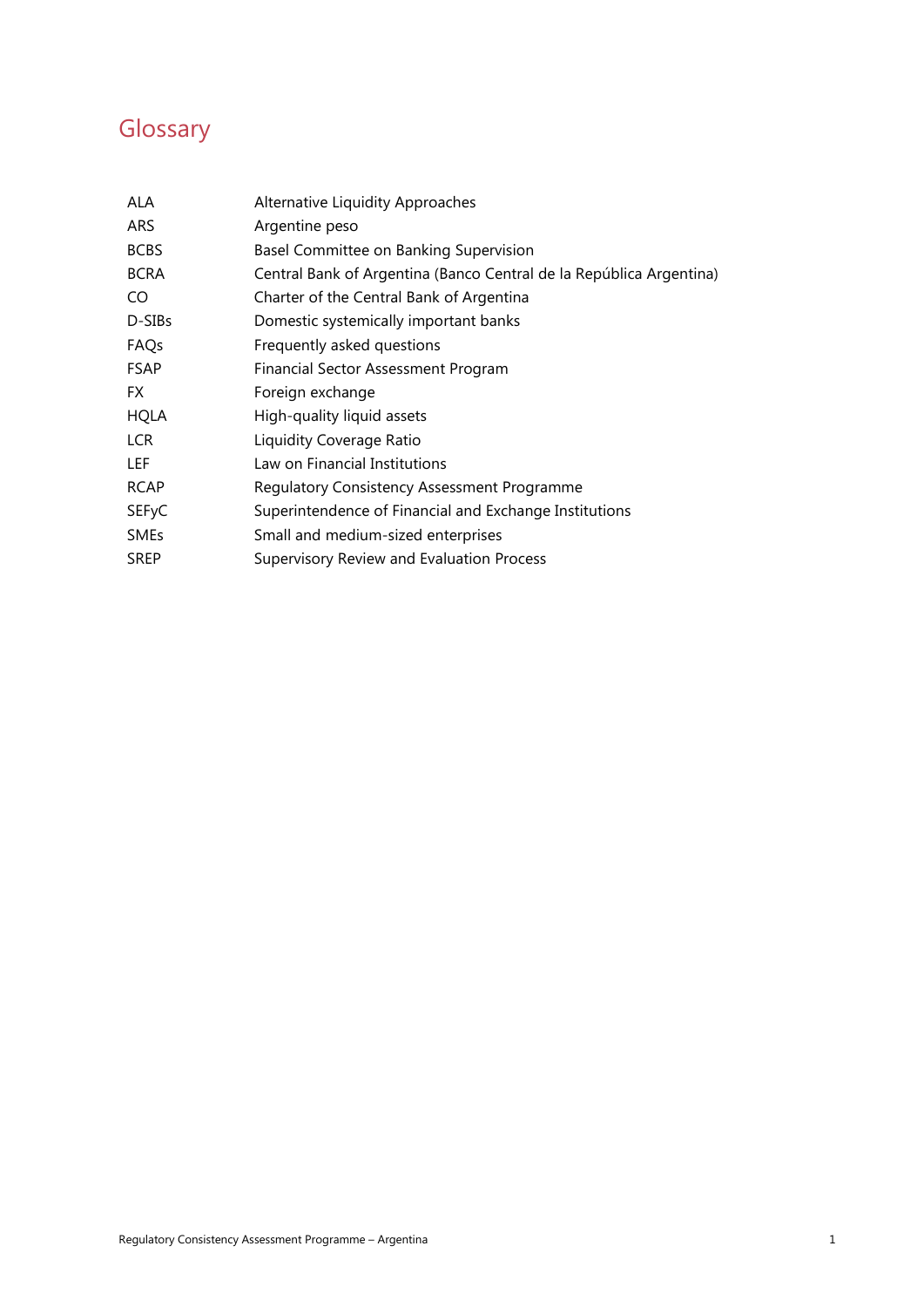# <span id="page-5-0"></span>Preface

The Basel Committee on Banking Supervision sets a high priority on the implementation of regulatory standards underpinning the Basel III framework. The prudential benefits from adopting Basel standards can only fully accrue if these are implemented appropriately and consistently by all member jurisdictions. The Committee established the Regulatory Consistency Assessment Programme (RCAP) to monitor, assess and evaluate its members' implementation of the Basel framework.

This report presents the findings of the RCAP Assessment Team (the Assessment Team) on the domestic adoption of the Basel Liquidity Coverage Ratio (LCR) standards in Argentina. [1](#page-5-1) The assessment focuses on the regulatory adoption of Basel LCR standards as applied to Argentinian banks that are internationally or regionally active and of significance to its domestic financial stability.

The RCAP LCR assessment was based primarily on the LCR rules that were issued by the Central Bank of Argentina (BCRA) in 2015. In the course of the assessment, the BCRA made a number of minor revisions to the rules based on issues identified by the Assessment Team. This report has been updated where relevant, to reflect the progress made by the BCRA to further align the regulations with the Basel LCR standards.

The Assessment Team was led by Mr Edouard Fernandez-Bollo, Secretary General of the French Prudential Supervisory and Resolution Authority (Autorité de Contrôle Prudentiel et de Résolution, ACPR). The Assessment Team comprised seven technical experts drawn from Indonesia, France, Germany, Spain, United Kingdom and United States (Annex 1). The main counterparty for the assessment was the BCRA.

The assessment relied upon the data, information and materiality computations provided by the BCRA. The assessment findings are based primarily on an understanding of the current processes in the BCRA as explained by the counterparty's staff and the expert view of the Assessment Team on the documents and data reviewed. The overall work was coordinated by the Basel Committee Secretariat.

The assessment began in November 2015 and comprised: (i) completion of an RCAP questionnaire (a self-assessment) by the BCRA; (ii) an off- and on-site assessment phase (November 2015 to June 2016); and (iii) a post-assessment review phase (July to September 2016). The off- and on-site phases included an on-site visit for discussions with the BCRA and representatives of Argentinian banks (which were used as the RCAP sample banks for the purpose of impact assessment) and external audit firms. These exchanges provided the Assessment Team with a deeper understanding of the implementation of the Basel LCR standards in Argentina. The third phase consisted of a two-stage technical review of the assessment findings: first, by a separate RCAP Review Team and feedback from the Basel Committee's Supervision and Implementation Group; and, second, by the RCAP Peer Review Board and the Basel Committee. This two-step review process is a key instrument of the RCAP process to provide quality control and ensure integrity of the assessment findings.

The focus of the assessment was on the consistency and completeness of the domestic regulations in Argentina with the Basel minimum requirements. Issues relating to prudential outcomes, adequacy of liquidity ratios at individual banks or the effectiveness of the BCRA's liquidity risk management supervision were not in the scope of this RCAP assessment exercise.<sup>[2](#page-5-2)</sup>

<span id="page-5-1"></span><sup>&</sup>lt;sup>1</sup> The report complements the RCAP assessment report of Argentina's adoption of the Basel risk-based capital standards.

<span id="page-5-2"></span><sup>&</sup>lt;sup>2</sup> The most recent assessment of Argentina's financial system under the IMF-World Bank Financial Sector Assessment Program (FSAP) was published in February 2016. A detailed assessment of Argentina's compliance with Basel core principles on supervisory issues was carried out as part of the FSAP assessment and published in September 2012.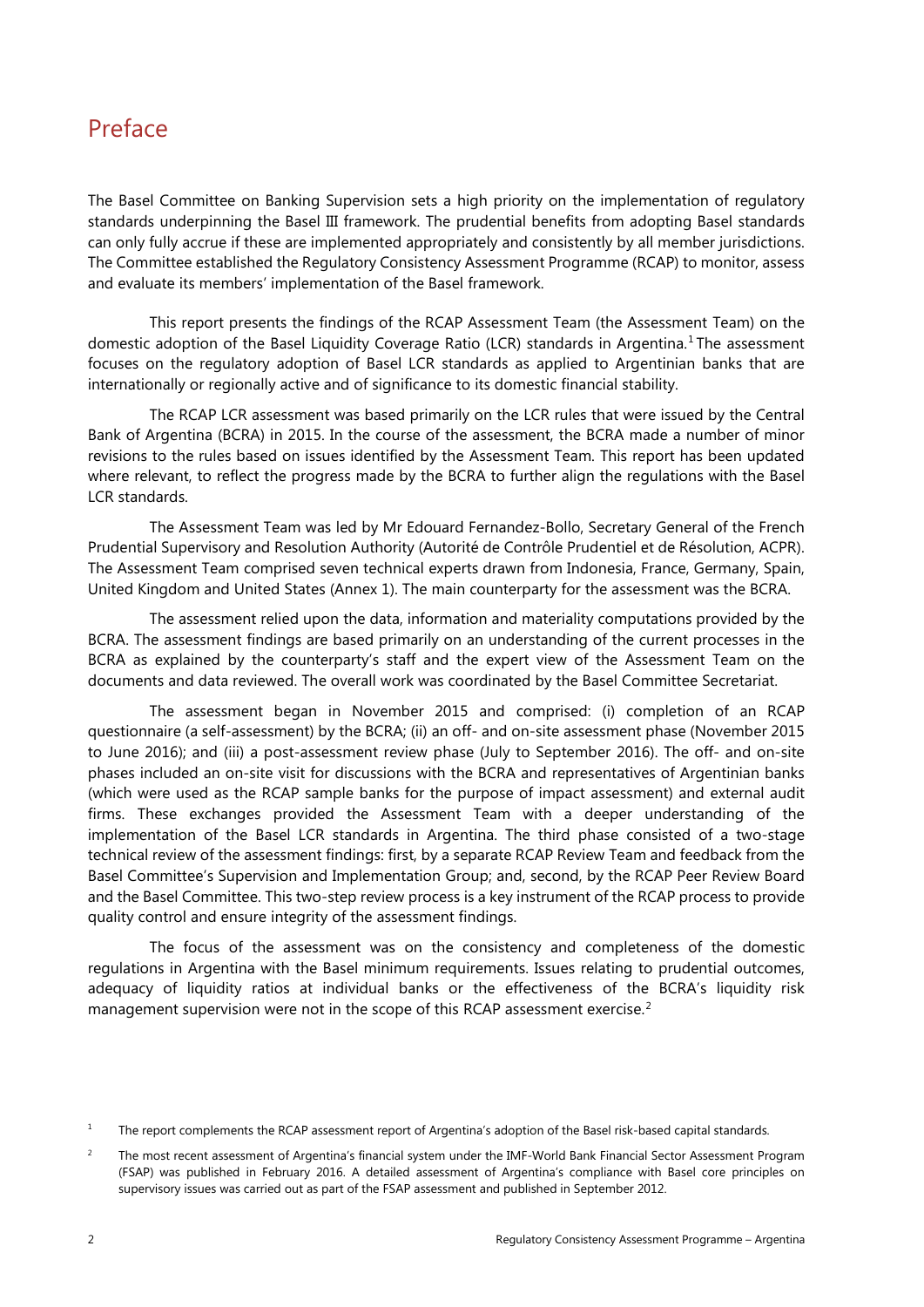Where domestic regulations and provisions were identified as not aligned with the Basel LCR framework, those deviations were evaluated for their current and potential impact (or non-impact) on the reported liquidity ratios for a sample of internationally and regionally active Argentinian banks. Some findings were evaluated on a qualitative basis. The overall assessment outcome was based on the materiality of findings and the use of expert judgment.

The report has two sections and a set of annexes: (i) an executive summary with a statement from the BCRA on the material findings; (ii) the context, scope and methodology and the main set of assessment findings; and (iii) details of the deviations and their materiality along with other assessment-related observations.

The RCAP Assessment Team sincerely thanks BCRA President Federico Adolfo Sturzenegger, Vice President Lucas Llach, all relevant directors of the BCRA, and also especially Delia Novello and the staff of the BCRA for the professional and efficient cooperation throughout the assessment process. The series of comprehensive briefings and clarifications provided by the BCRA enabled the RCAP assessors to arrive at their expert assessment. The Assessment Team is hopeful that the RCAP assessment exercise will contribute towards strengthening prudential effectiveness and full implementation of the recent reform measures in Argentina.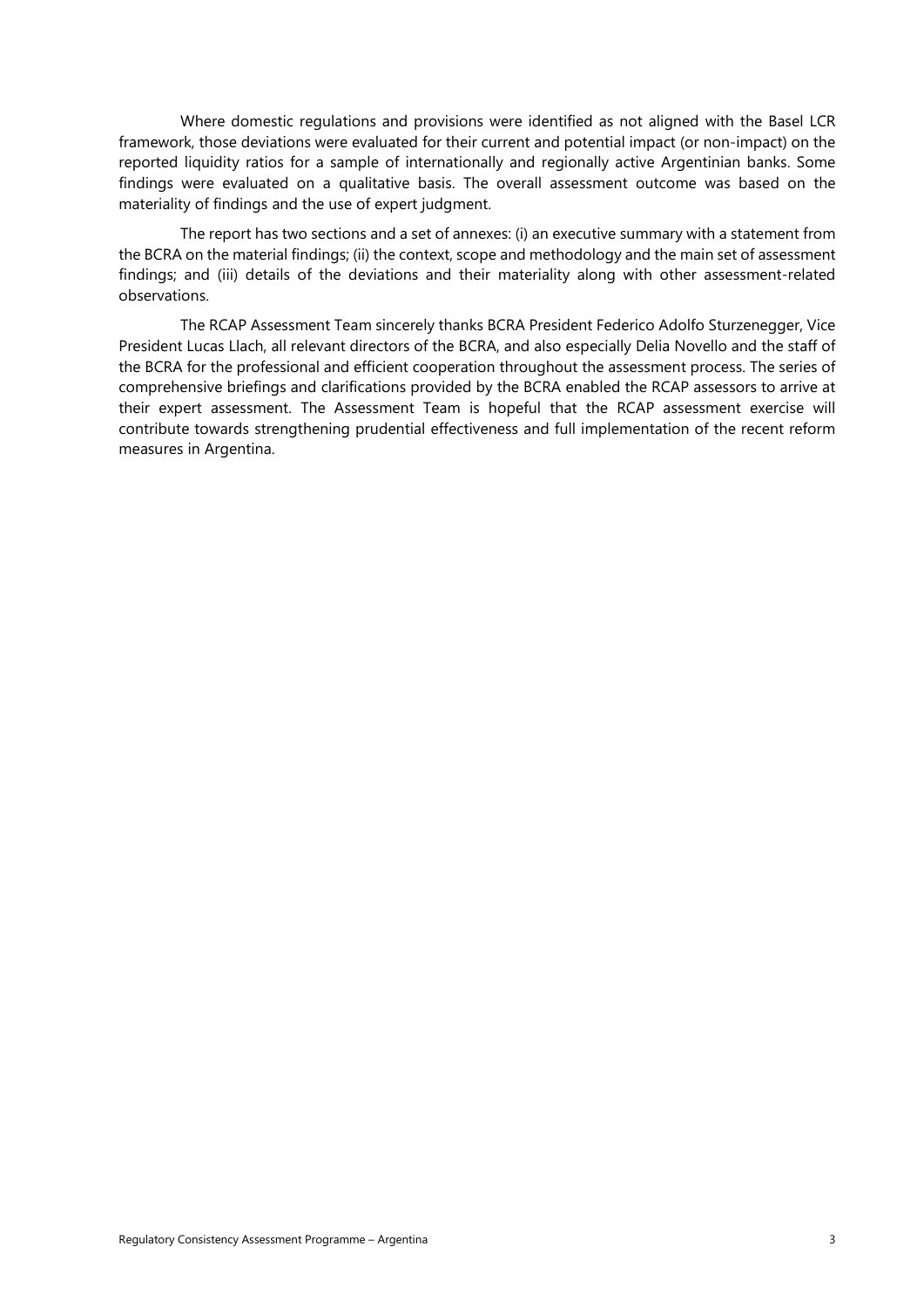# <span id="page-7-0"></span>Executive summary

The Argentinian LCR standard and the LCR disclosure standard were published by the BCRA on 8 January 2015 (Communication "A" 5693) and 30 March 2015 (Communication "A" 5734), respectively. The LCR requirements were subsequently amended and updated in March 2015 (Communication "A" 5724) and July 2016 (Communication "A" 6004). The disclosure rule was amended in March 2016 (Communication "A" 5936). The LCR is applied to all internationally and regionally active banks, which are defined as "Group A" banks in Argentina.

In November 2015, the BCRA completed an extensive self-assessment of the domestic LCR rules as part of its preparation for the RCAP exercise. The RCAP Assessment Team (Assessment Team) identified a small number of deviations from the Basel LCR framework, all of which were rectified. The BCRA used the discipline of the RCAP exercise to further reform and enhance its LCR rules – to the extent consistent with Argentinian national interests. In all, Argentinian's LCR framework benefited during the course of the RCAP assessment work from seven rectifications.

Overall, as of the cut-off date for the RCAP assessment, the Assessment Team finds Argentina's LCR rules to be compliant with the standards prescribed under the Basel LCR framework. All graded components of the LCR framework, including the high-quality liquid assets, the liquidity inflows and outflows and disclosure requirements, are assessed as compliant.

An observation was made on the BCRA's regulation requiring banks to apply a run-off rate of 3% for court-ordered deposits. Given that these deposits do not have a beneficiary with a legal right of withdrawal until there is a court ruling, outflows are contingent on the court´s ruling and in no way linked to beneficiaries´ behaviour under stressed conditions. For this reason, the Assessment Team opined that despite its appellation, this instrument should not be treated as a deposit under the LCR but rather as a contingent funding obligation. The BCRA exercises its national discretion provided by the Basel LCR standard for the treatment on contingent funding obligations and applies the most conservative historical outflow rate observed as the run-off rates for contingent funding obligations (ie a 3% outflow rate). To add clarity to the regulation, a minor amendment was made to the classification of the requirement in BCRA's regulation (see Annex 5).

A few additional findings resulted in minor modifications to the BCRA's LCR regulation. These included further specifications of stable deposits, treatment of brokerage balances and LCR disclosure requirements.

In addition to the formal assessment of the LCR standard and disclosure requirements, this report also summarises the BCRA's self-reporting of its implementation of the Basel *Principles for sound liquidity risk management and supervision* and the LCR monitoring tools (Annexes 9 and 10). Further, a summary is provided of the key national discretions and approaches that the BCRA has adopted in its implementation of the LCR standard (Annex 14). These annexes help to clarify how national authorities implement certain aspects of the Basel standards that are not in the scope of the formal RCAP-LCR assessment. Over time, the information detailed in these annexes will provide a basis for designing best practice and additional supervisory guidance that will benefit the regulatory community and the banking industry to raise consistency and effectiveness of the implementation of the LCR.

The Assessment Team recognises the efforts made by the BCRA to further strengthen and align its LCR rules to the Basel LCR framework throughout the course of the assessment process.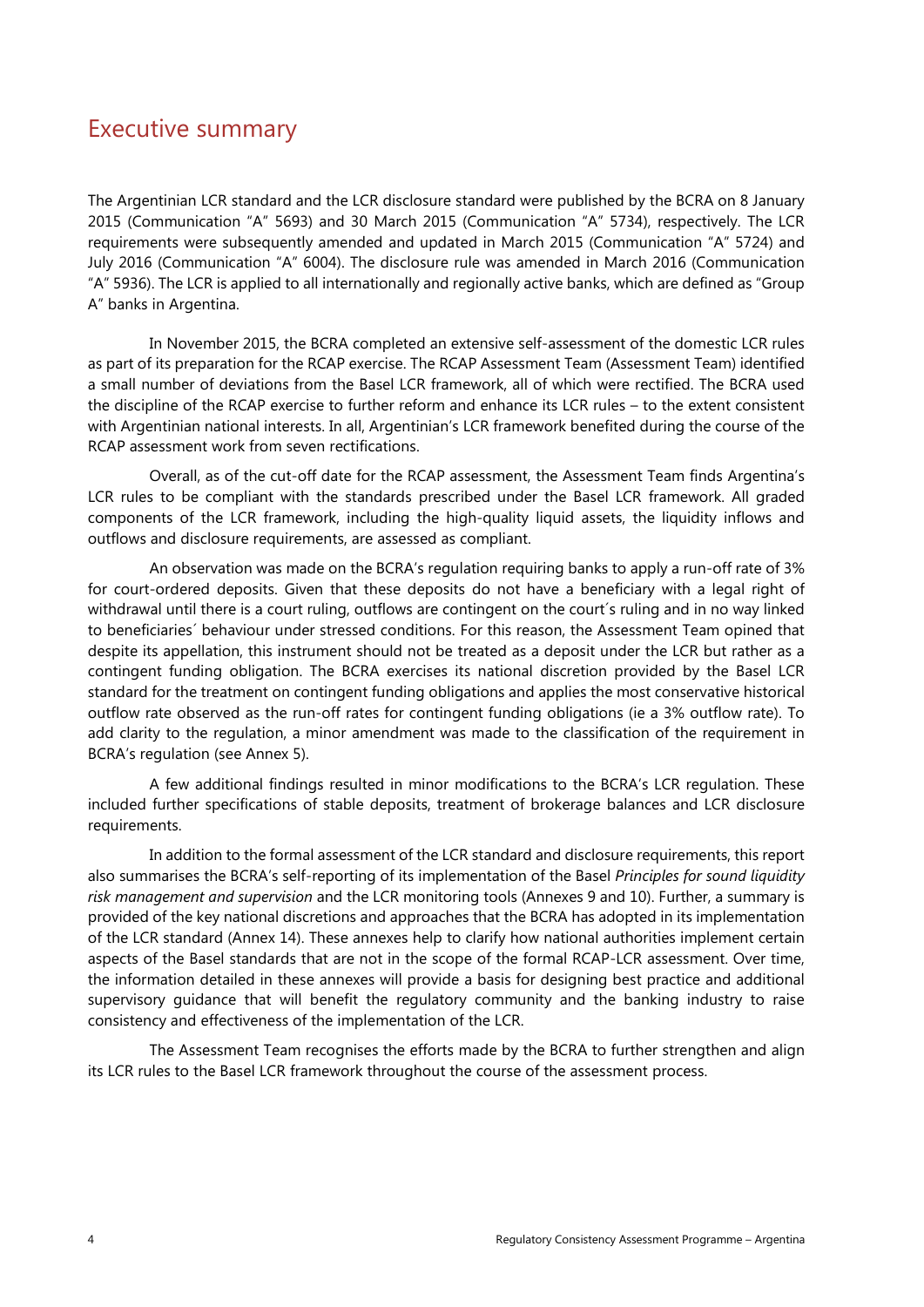# <span id="page-8-0"></span>Response from the Central Bank of Argentina

The Central Bank of Argentina (BCRA) would like to express its gratitude to the RCAP Assessment Team for the dedication and proficiency revealed in the revision of our legislation and for the prudent judgment exercised in its assessment. The RCAP test has been a great opportunity to deepen our understanding of the Basel framework and enhance the effectiveness of our regulation.

We agree with the analysis and conclusions in the RCAP Assessment Reports, including the main findings by component and the detailed assessment findings contained in the report. All findings identified by the RCAP Team as material have been modified, as requested, in the guidelines for the domestic implementation of the Basel liquidity framework. The vast majority of the corrections were introduced through Communication "A" 6004 approved by the Board of the BCRA and published in early July 2016.

We would like to take the opportunity to confirm the commitment of the BCRA to the work of the BCBS and the proper implementation of its standards.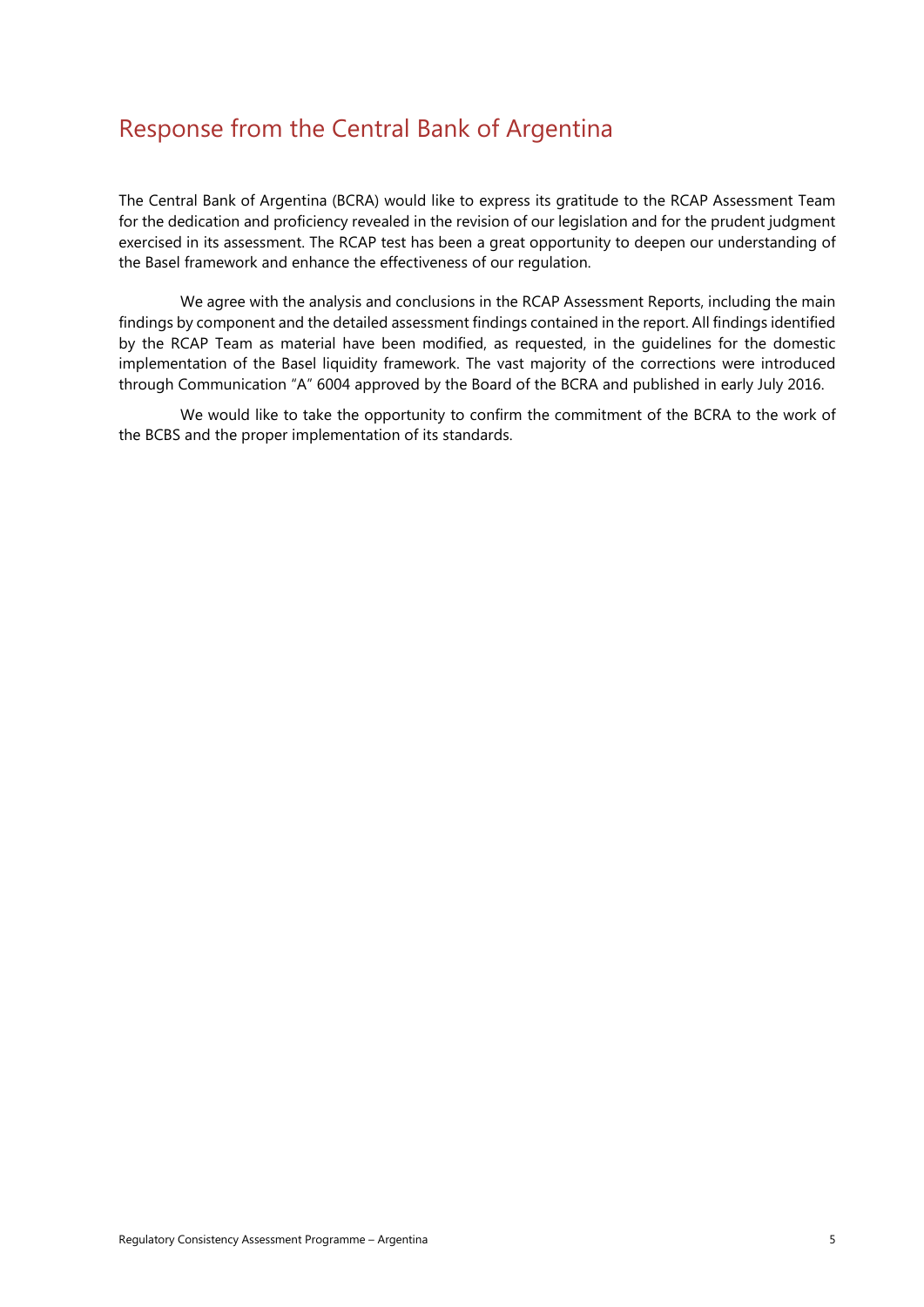# <span id="page-9-0"></span>1 Assessment context and main findings

### <span id="page-9-1"></span>1.1 Context

### <span id="page-9-2"></span>Status of implementation

The BCRA is responsible for the regulation and supervision of the banking sector in Argentina. The BCRA is empowered by the Charter of the Central Bank of Argentina (CO) and the Law on Financial Institutions (LEF) to issue banking regulations, rules and guidance to licensed banks in Argentina. Specifically, the BCRA is empowered to issue prudential regulation through Communications "A", which are binding on financial institutions in Argentina after their publication in the official gazette. The LCR standard and the LCR disclosure standard were published on the BCRA's web site on 8 January 2015 and 30 March 2015, respectively. These regulations came into force on 30 January 2015 and 31 March 2015, respectively (see Annex 3 for a complete timeline). Regulations are published in Spanish. For the purpose of the RCAP assessment, the regulations were translated into English.

Along with the LCR regulations, the BCRA has also implemented the LCR monitoring tools (Communication "A" 5733, March 2015 and Communication "A" 5790, August 2015) and the Basel *Principles for sound liquidity risk management and supervision* (Guidelines for Risk Management in Banks, Communication "A" 5203, May 2011). A factual description of how each of these frameworks has been implemented is provided by the BCRA in Annexes 9 and 10 respectively.

#### <span id="page-9-3"></span>Regulatory system and model of supervision

In Argentina, all internationally and regionally active banks, which are defined as "Group A" banks, are subject to the Basel III LCR standards. The BCRA is responsible for issuing and enforcing the LCR regulation in Argentina.

In case of breaches of the LCR regulation, the BCRA has powers to impose corrective measures, as detailed in the LCR regulation, LEF and CO. In periods of systemic stress, the BCRA may also determine whether to relax or lower the LCR requirements on a case-by-case basis.

Further, the BCRA has issued a data collection template with the information required to calculate the LCR for each bank. The submitted LCR and accompanying data are reviewed monthly. Given the amount of information requested, and the need for homogeneous and consistent reporting, banks are provided with technical guidance on completing the data template and computing the LCR. This technical guidance is explicitly referenced in Argentina's LCR regulation.

### <span id="page-9-4"></span>1.2 Structure, enforceability and binding nature of prudential regulations

The liquidity regulation is subject to the same well defined regulatory process as for capital regulation. The following table provides an overview of the legal hierarchy of prudential regulations in Argentina (details on the structure and binding nature of prudential regulations in Argentina are outlined in the RCAP assessment report on Argentina's risk-based capital requirements for banks).<sup>[3](#page-9-5)</sup> The LCR requirements, as issued in final form in January 2015 (and subsequent revision in March 2015), meet the RCAP criterion of being enforceable and binding in nature.

<span id="page-9-5"></span><sup>&</sup>lt;sup>3</sup> Available at www.bis.org/bcbs/implementation/l2.htm.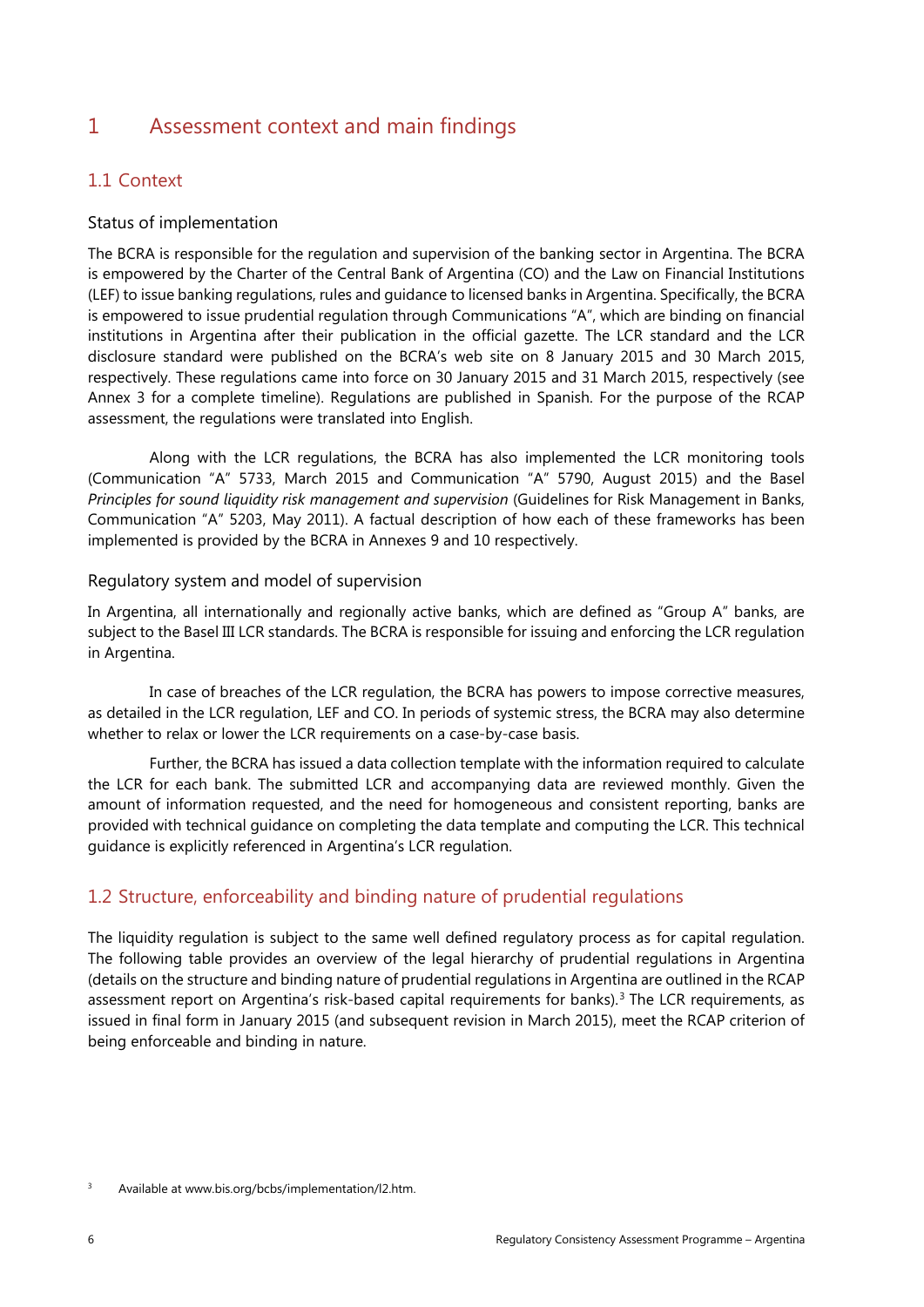#### Hierarchy of banking regulations in Argentina Table 1

| Laws and regulations                                               | Federal laws are enacted by the National Congress. The legal framework<br>for the banking system is provided mainly by the Charter of the BCRA<br>("CO", Law No 24,144) and the Law on Financial Institutions ("LEF", Law<br>No 21,526).                                                                                      |  |
|--------------------------------------------------------------------|-------------------------------------------------------------------------------------------------------------------------------------------------------------------------------------------------------------------------------------------------------------------------------------------------------------------------------|--|
| Regulation issued by BCRA                                          | In the exercise of its legal powers, the BCRA issues prudential regulation<br>by way of Communications "A", which are binding on all financial<br>institutions after publication in the official gazette. Communications "A"<br>and their compilations by major regulatory topic are also available on<br>the BCRA's website. |  |
| Internal regulation derived from the above<br>laws and regulations | Regulation is always in the public domain. Internal documents are<br>collated in the Supervisors' Handbook and texts providing guidance on<br>supervisory procedures; such as staff regulations and internal circulars<br>and manuals.                                                                                        |  |

### <span id="page-10-0"></span>1.3 Structure of the banking sector and financial soundness

After experiencing a strong shock during the 2000–02 macroeconomic crisis, Argentina's financial sector has recovered. Capital markets play only a limited role – due to their relatively small size – in supplementing the banking sector as a source of financing for the economy.

The financial system consists of 78 financial institutions (as at December 2015), including 12 stateowned banks and 50 private banks (17 foreign private banks and 33 national private banks) and 16 nonbank financial institutions. The main institutions are either state-owned or private banks. Among the former, Banco de la Nación Argentina is the principal institution, accounting for 28% of total deposits and 17% of loans in the banking system, as of December 2015. While state-owned banks have a prominent position in terms of market share, private banks have proved increasingly active over the past few years. Private foreign banks originate 34% of total financial system credit, 33% in the case of private national banks and 31% in the case of state-owned banks (the rest comes from non-bank financial institutions).

The number of financial institutions fell from 114 to 84 between 1999 and 2008 due to the exit of medium-sized foreign banks, reflecting the regional strategy of their parent companies, and the mergers of private banks. Since 2008, this number has remained mostly stable. In terms of concentration, the combined market share of the top five and 10 banks in Argentina in terms of assets is almost 55% and 73% respectively (December 2015). While the financial system has been gradually consolidating in recent years, it remains less concentrated than those of other emerging and developed economies.

Financial institutions have maintained a strategy based on deposit funding. In Argentina, domestic currency deposits are the most important funding source for the banking sector. Private sector deposits are the most relevant source of funding of all groups of banks, accounting for around 59% of total resources (liabilities plus equity) for the whole financial system. Credit to the private sector is the most significant component of total bank assets, at almost 45%. Nearly 95% of the total stock of private sector credit is denominated in domestic currency, mitigating the peso-US dollar exchange rate risk. Credit to the corporate sector represents almost 57% of total credit to the private sector, with the rest channelled to households. The almost non-existent holding of complex financial instruments helped to limit Argentinian banks' exposure to some of the risks and vulnerabilities seen during the Global Financial Crisis of 2007–08.

### <span id="page-10-1"></span>1.4 Scope of the assessment

The assessment was made of the LCR requirements as applicable to all internationally and regionally active banks, which are defined as "Group A" banks in Argentina. In evaluating the materiality of the findings, the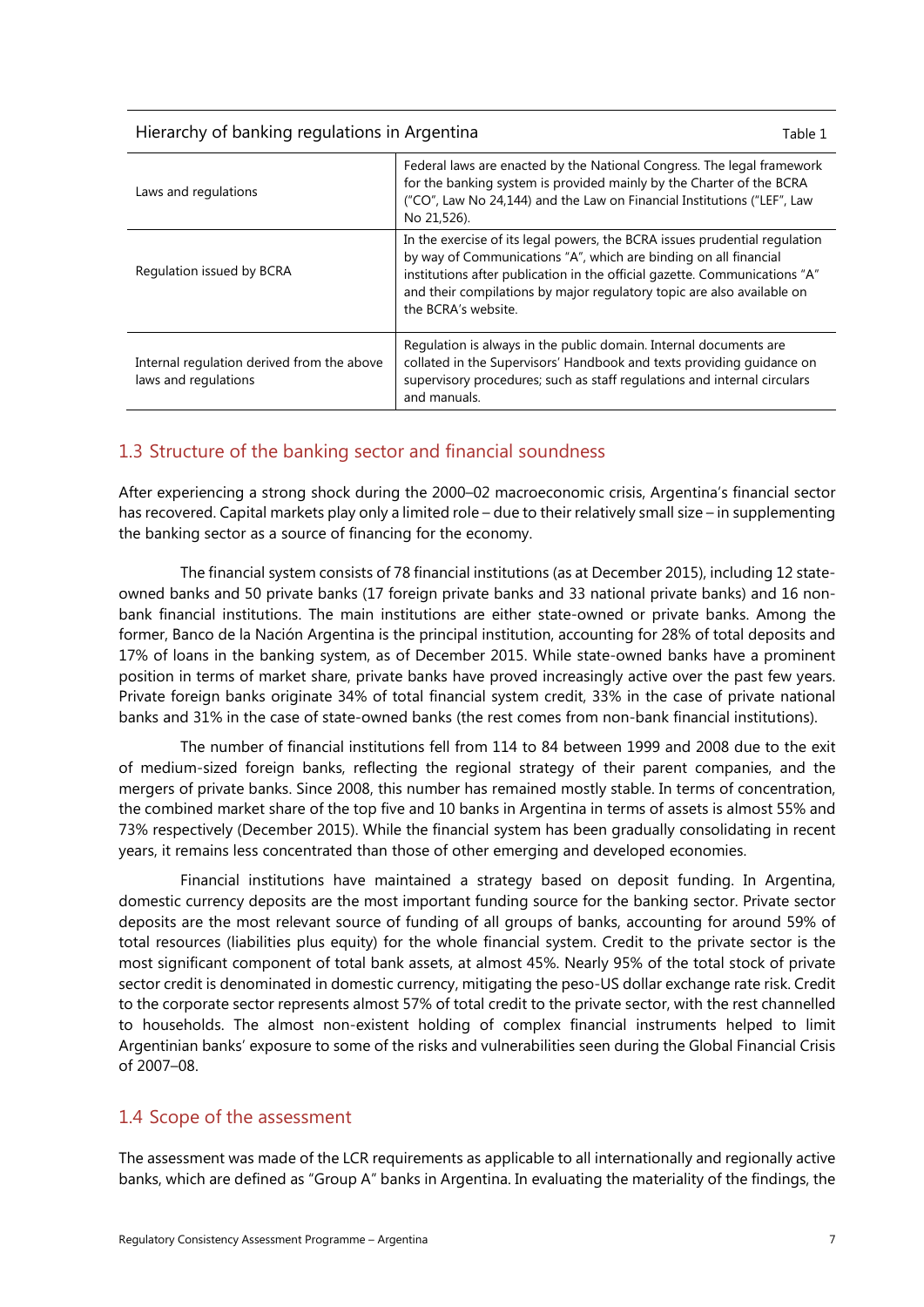quantification was limited to the agreed eight banks subject to the RCAP review (see Annex 8). These banks hold more than 62% of the assets in the Argentinian banking system.

### <span id="page-11-0"></span>Assessment grading and methodology

As per the RCAP methodology approved by the Basel Committee, the outcome of the assessment was summarised using a four-grade scale: compliant, largely compliant, materially non-compliant and noncompliant. The assessment is at the level of the subcomponents of the Basel LCR framework (HQLA, Outflows, Inflows and LCR disclosure requirements) and at the overall LCR level. [4](#page-11-2)

The materiality of the deviations was assessed in terms of their current or, where applicable, potential future impact (or non-impact) on the banks' LCRs. Wherever relevant and feasible, the Assessment Team, together with the BCRA, attempted to quantify the impact based on data collected from Argentinian banks in the agreed sample of banks. The non-quantifiable aspects of identified deviations were discussed and reviewed with the BCRA, in the context of the prevailing regulatory practices and processes.

Ultimately, the assignment of the assessment grades was guided by the collective expert judgment of the Assessment Team. In doing so, the Assessment Team relied on the general principle that the burden of proof rests with the assessed jurisdiction to show that a finding is not material or not potentially material. A summary of the materiality analysis is given in Section 2 and Annex 8.

In a few cases, Argentina's liquidity requirements go beyond the minimum Basel standards. Although these elements provide for a more rigorous implementation of the Basel framework in some aspects, they have not been taken into account for the assessment of compliance under the RCAP methodology as per the agreed assessment methodology (see Annex 13 for a listing of areas of superequivalence).

### <span id="page-11-1"></span>1.5 Main findings

A summary of the main findings is given below. Overall, the Assessment Team considers the LCR regulation issued by BCRA as compliant with the Basel LCR framework. All components assessed by the Assessment Team are assessed as compliant with the minimum Basel liquidity standard. More detail is provided below.

| Summary assessment grading                | Table 2 |
|-------------------------------------------|---------|
| Key components of the Basel LCR framework | Grade   |
| Overall grade                             |         |
| LCR subcomponents                         |         |
| High-quality liquid assets (numerator)    |         |
| Outflows (denominator)                    |         |
| Inflows (denominator)                     |         |
| LCR disclosure requirements               |         |

<span id="page-11-2"></span><sup>4</sup> This four-grade scale is consistent with the approach used for assessing countries' compliance with the Basel Committee's *Core principles for effective banking supervision*. The actual definition of the four grades has been adjusted to take into account the different nature of the two exercises. In addition, components of the Basel framework that are not relevant to an individual jurisdiction may be assessed as not applicable. For further details, see [www.bis.org/publ/bcbs264.htm.](http://www.bis.org/publ/bcbs264.htm)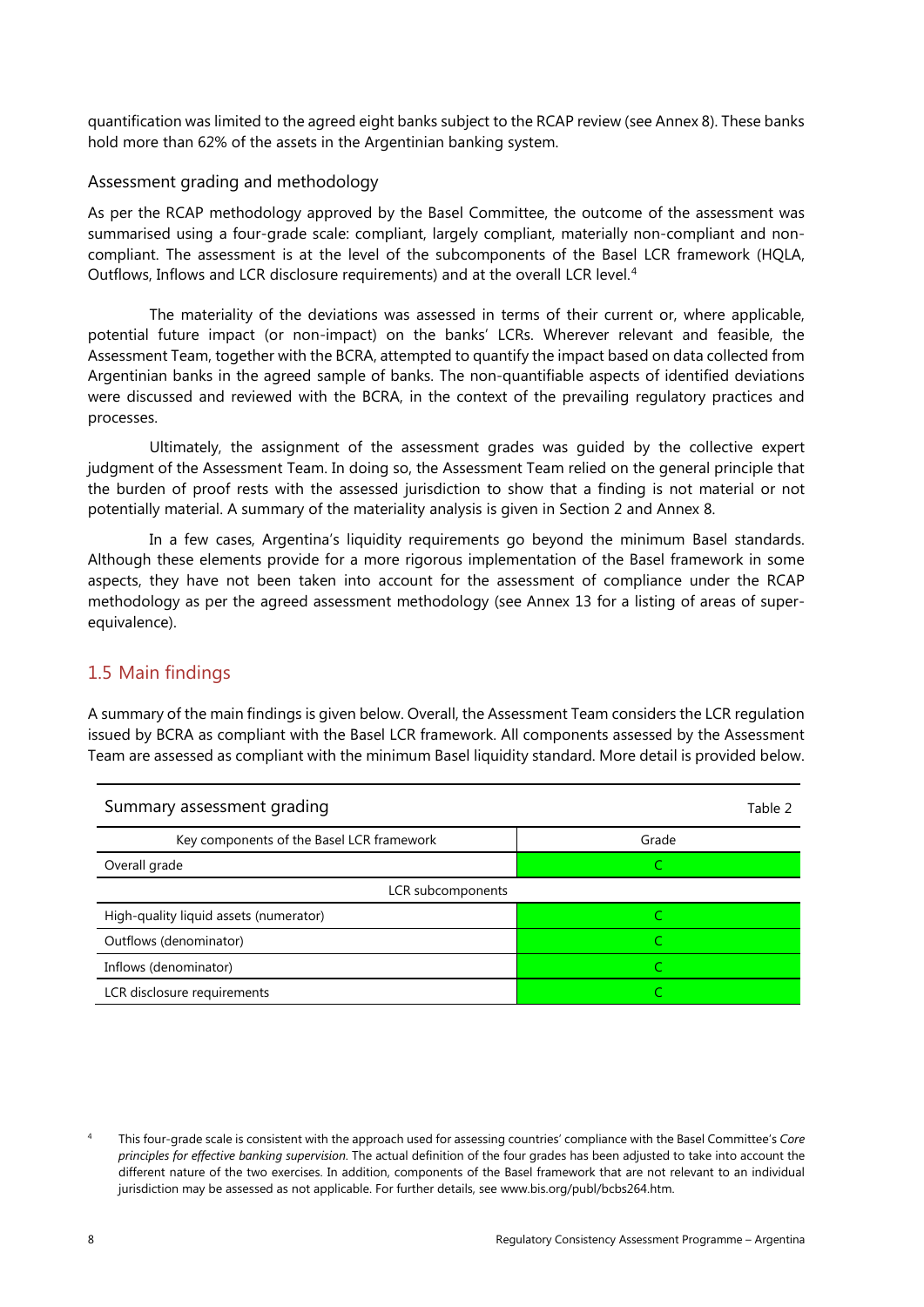Definition of the grades: **compliant (C)**: all minimum Basel provisions have been satisfied and no material differences have been found that would give rise to prudential concerns or provide a competitive advantage to internationally active banks; **largely compliant (LC)**: only minor provisions have not been satisfied and differences that have a limited impact on financial stability or the international level playing field have been identified; **materially non-compliant (MNC)**: key provisions of the framework have not been satisfied or differences that could materially impact the LCR: **non-compliant (NC)**: the regulation has not been adopted or differences that could severely impact the LCR and financial stability or international level playing field have been identified.

Colour code:

| Compliant                |            |
|--------------------------|------------|
| Largely compliant        | ΙC         |
| Materially non-compliant | <b>MNC</b> |
| Non-compliant            | NC.        |

### <span id="page-12-0"></span>Main findings by component

### *General comments – scope of application and transitional arrangements*

The BCRA applies the LCR to all internationally and regionally active banks, which comprise the 18 "Group A" banks. The level of application is at individual legal entities (banks including domestic branches) as well as at the highest level of banking consolidation. This level of application does not include the holding company level.

The LCR has been introduced in accordance with the phase-in allowed by the Basel standard, beginning with a 60% minimum rate from 30 January 2015 up to a 100% minimum rate from January 2019 onwards.

### *High-quality liquid assets (numerator)*

Argentina was found to be compliant with the LCR requirements for high-quality liquid assets (HQLA). In a number of cases, the BCRA has adopted a stricter approach than the minimum standards prescribed by the Basel LCR framework. The Assessment Team did not identify any deviation from the Basel standard.

### *Outflows (denominator)*

The implementation of the regulation of outflows under the LCR is assessed as compliant with the Basel LCR standard. In a number of cases, the implementation chosen by the BCRA resulted in a more rigorous treatment.

### *Inflows (denominator)*

The implementation of the regulation of inflows under the LCR is assessed as compliant with the Basel LCR standard. The Assessment Team did not identify any deviation allowing a less conservative treatment than the Basel LCR standard.

#### *Disclosure requirements*

The Basel standard requires disclosure of the LCR at a consolidated level and at the same frequency, and concurrently with, the publication of financial statements. The implementation of disclosure requirements by the BCRA is assessed as compliant with the Basel standard.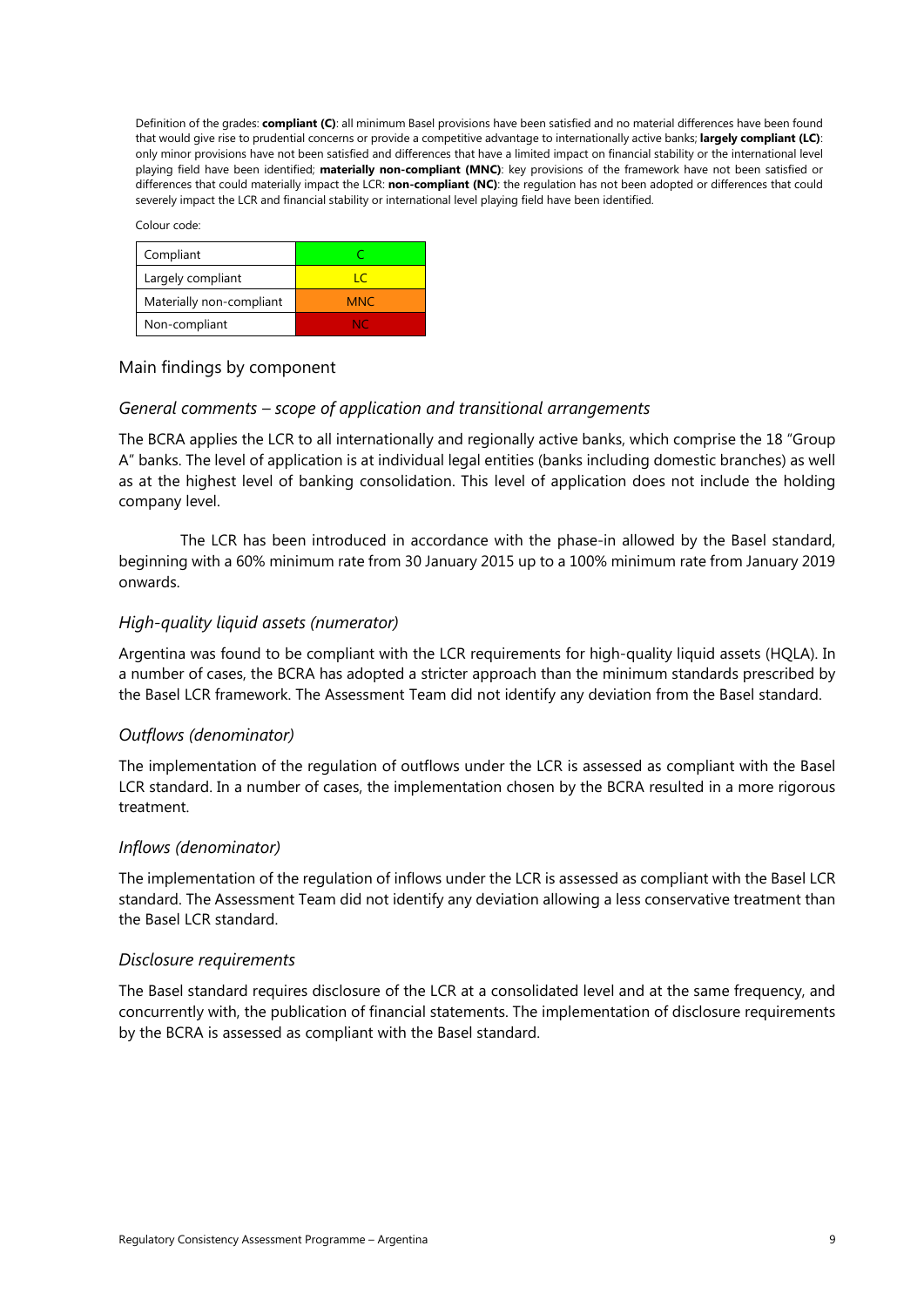# <span id="page-13-0"></span>2 Detailed assessment findings

The component-by-component details of the assessment of compliance with the LCR standards of the Basel framework are detailed below. The focus of Sections 2.1 to 2.3 is on findings that were assessed as deviating from the Basel minimum standards and their materiality. Section 2.4 lists some observations and other findings specific to implementation practices in Argentina.

### <span id="page-13-1"></span>2.1 Scope of application and transitional arrangements

| Summary                             | Overall, the Assessment Team finds the implementation of the scope of application<br>and transitional arrangements of the LCR to be largely in line with the Basel LCR<br>standard. Similar to the finding raised in the RCAP risk-based capital report, there is<br>no requirement on the scope of application at the holding company level. The level of<br>application is at individual legal entities (banks including domestic branches) as well<br>as at the highest level of banking consolidation.                                                                                                                                                                                                                                                                                                   |
|-------------------------------------|--------------------------------------------------------------------------------------------------------------------------------------------------------------------------------------------------------------------------------------------------------------------------------------------------------------------------------------------------------------------------------------------------------------------------------------------------------------------------------------------------------------------------------------------------------------------------------------------------------------------------------------------------------------------------------------------------------------------------------------------------------------------------------------------------------------|
| Basel paragraph no                  | Basel III LCR paragraph 164 - Scope of application                                                                                                                                                                                                                                                                                                                                                                                                                                                                                                                                                                                                                                                                                                                                                           |
| Reference in domestic<br>regulation | BCRA Communication on the liquidity coverage ratio "A" 5724 as per 12/03/2015,<br>Sections 1.1 & 8.1, 8.2 (first paragraph)                                                                                                                                                                                                                                                                                                                                                                                                                                                                                                                                                                                                                                                                                  |
| Findings                            | As a general matter, the application of the Basel LCR requirements follows the existing<br>scope of application set out in Part I (Scope of Application) of the Basel II Framework.<br>In this regard, the LCR framework should also apply on a fully consolidated basis to all<br>internationally active banks at every tier within a banking group, and to any bank<br>holding company that is the parent entity within a banking group, to ensure that the<br>requirements capture the risk of the whole banking group.<br>In Argentina, the LCR needs to be applied at the solo level (individual legal entities) and<br>at the level of the "parents subject to consolidated supervision" but the application at<br>the holding company level is not explicitly required by the Argentinian regulation. |
| Materiality                         | Not material.                                                                                                                                                                                                                                                                                                                                                                                                                                                                                                                                                                                                                                                                                                                                                                                                |
|                                     | The Assessment is of the view that this finding does not result in the risk of significantly<br>underestimating the liquidity risk of the bank. The LCR framework requires the bank to<br>take into account any contractual and non-contractual funding obligation under<br>stressed conditions for the calculation of its LCR. Hence, if significant short-term<br>liquidity risk is incurred at the level of the holding company, <sup>5</sup> the bank would have to<br>take any implication into account for the calculation of its potential outflows under<br>stressed conditions in the LCR.<br>Furthermore, only one bank out of eight banks in the RCAP sample is currently owned                                                                                                                   |
|                                     | by a parent company, and two banks out of 78 banks in Argentina.                                                                                                                                                                                                                                                                                                                                                                                                                                                                                                                                                                                                                                                                                                                                             |

### <span id="page-13-2"></span>2.2 LCR

### <span id="page-13-3"></span>2.2.1 High-quality liquid assets (numerator)

| Section grade | Compliant                                                                                                                                                |
|---------------|----------------------------------------------------------------------------------------------------------------------------------------------------------|
| Summary       | The Assessment Team finds the BCRA's regulatory implementation to be compliant<br>with the Basel LCR requirements for high-quality liquid assets (HQLA). |

### <span id="page-13-4"></span>2.2.2 Outflows (denominator)

| .   | $\sim$ and $\sim$ |
|-----|-------------------|
| . . | .                 |
|     |                   |

<span id="page-13-5"></span><sup>5</sup> Note that a holding company is not allowed to operate a banking business, otherwise it would be a fully fledged bank.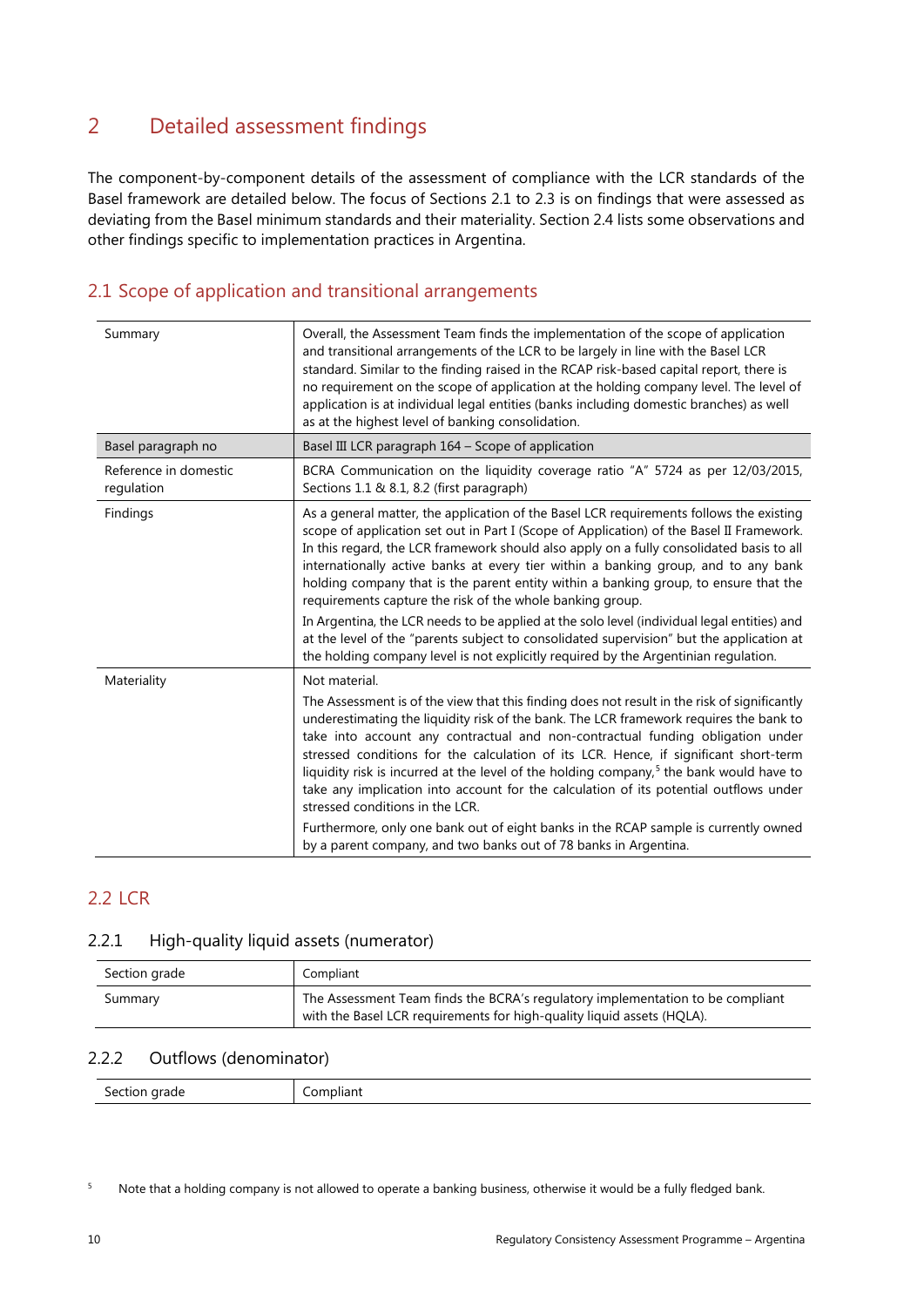| Summary | The principles regarding the liquidity outflows under the Argentinian regulation are<br>assessed as compliant with the Basel LCR standard. In the course of the assessment, |
|---------|-----------------------------------------------------------------------------------------------------------------------------------------------------------------------------|
|         | the BCRA made six rectifications to further align with the Basel LCR standard (see<br>Annex 5).                                                                             |

#### <span id="page-14-0"></span>2.2.3 Inflows (denominator)

| Section grade | Compliant                                                                                                                                               |
|---------------|---------------------------------------------------------------------------------------------------------------------------------------------------------|
| Summary       | The principles regarding the liquidity inflows under the Argentinian regulation are<br>compliant with the Basel LCR standard. No deviations were found. |

### <span id="page-14-1"></span>2.3 LCR disclosure requirements

| Section grade | Compliant                                                                                                                                                                                                                                                                                                                                                                                                                                                                                                                |
|---------------|--------------------------------------------------------------------------------------------------------------------------------------------------------------------------------------------------------------------------------------------------------------------------------------------------------------------------------------------------------------------------------------------------------------------------------------------------------------------------------------------------------------------------|
| Summary       | The Argentinian regulation is compliant with the Basel LCR disclosure requirements.<br>The Assessment Team noted a non-material deviation on LCR disclosure requirements<br>on derivative exposures, where the BCRA has subsequently rectified the deviation (see<br>Annex 5).                                                                                                                                                                                                                                           |
|               | The BCRA's regulation (Communication on market discipline, minimum disclosure<br>requirements "A" 5734) entered into force in the first quarter of 2015. In line with the<br>Basel regulation, the data will be presented by banks as simple averages of end-of<br>month observations up to 1 January 2017. Following the RCAP review, the Assessment<br>Team noted the BCRA's intention to revise the regulation and impose daily<br>observations with effect from 1 January 2017, as required by the Basel requlation. |

### <span id="page-14-2"></span>2.4 Observations and other findings specific to the implementation practices in Argentina

The following observations highlight certain special features of the regulatory implementation of the Basel standards in Argentina. These are presented for contextual and informational purposes. Observations are considered compliant with the Basel standard and do not have a bearing on the assessment outcome.

| Basel paragraph no                  | Basel III LCR paragraph 50(b) – Central bank reserves                                                                                                                                                                                                                                                                                                                                                                                                                                                                                                                                                            |
|-------------------------------------|------------------------------------------------------------------------------------------------------------------------------------------------------------------------------------------------------------------------------------------------------------------------------------------------------------------------------------------------------------------------------------------------------------------------------------------------------------------------------------------------------------------------------------------------------------------------------------------------------------------|
| Reference in domestic<br>regulation | BCRA Communication on the liquidity coverage ratio "A" 5724 as per 12 March 2015,<br>Section 2.2.2                                                                                                                                                                                                                                                                                                                                                                                                                                                                                                               |
| Observation                         | According to paragraph 50(b) of the Basel LCR standard, central bank reserves,<br>including required reserves, are eligible to be recognised as Level 1 HQLA to the<br>extent that the central bank policies allow them to be drawn down in times of stress.<br>Further, footnote 13 of the Basel LCR standard stipulates that local supervisors should<br>discuss and agree with the relevant central bank the extent to which central bank<br>reserves should count towards the stock of liquid assets, ie the extent to which<br>reserves are able to be drawn down in times of stress.                       |
|                                     | The Argentinian regulation does not specify which portion of central bank reserves<br>should be considered as withdrawable in times of stress, thus allowing banks to<br>account for the full amount of required reserves, with the exception of the amounts<br>placed in special accounts for payment guarantees.                                                                                                                                                                                                                                                                                               |
|                                     | The Assessment Team is of the view that the Basel LCR standard allows for national<br>discretion to include central bank reserves in Level 1 HQLA under the condition that<br>the central bank and the local supervisor agree on the extent to which central bank<br>reserves should be eligible. The BCRA exercises both its central bank and supervisory<br>powers, and consequently has full powers to regulate on the required reserves,<br>according to the Argentinian national legislation (LEF). Further, the BCRA has<br>confirmed that the full amount of the required reserves in Argentina should be |

### <span id="page-14-3"></span>2.4.1 High-quality liquid assets and outflows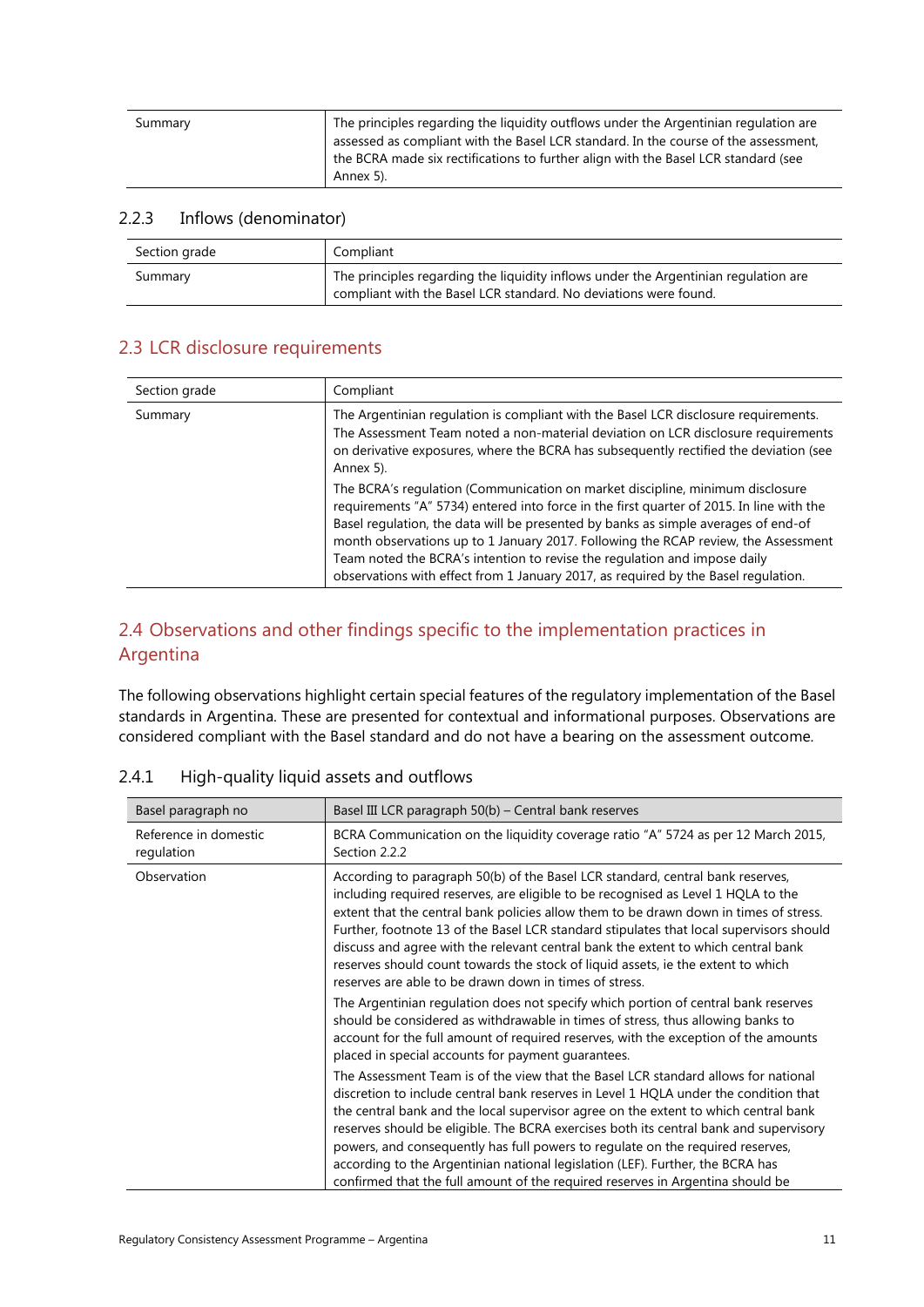|                                     | considered as withdrawable in times of stress and accounted for as HQLA (with the<br>exception of payment system guarantees, which are explicitly excluded in the<br>regulation).<br>Against this background, the Assessment Team concluded that this issue should be<br>treated as an observation (instead of a finding) so as to ensure a proper consideration<br>by the Basel Committee that can be of relevance in different jurisdictions.                                                                                                                                                                                                                                                                                                                                                                                                                                                                                                                                                                                                                                                                                                                                                                                         |  |
|-------------------------------------|-----------------------------------------------------------------------------------------------------------------------------------------------------------------------------------------------------------------------------------------------------------------------------------------------------------------------------------------------------------------------------------------------------------------------------------------------------------------------------------------------------------------------------------------------------------------------------------------------------------------------------------------------------------------------------------------------------------------------------------------------------------------------------------------------------------------------------------------------------------------------------------------------------------------------------------------------------------------------------------------------------------------------------------------------------------------------------------------------------------------------------------------------------------------------------------------------------------------------------------------|--|
| Basel paragraph no                  | Basel III LCR paragraph 136                                                                                                                                                                                                                                                                                                                                                                                                                                                                                                                                                                                                                                                                                                                                                                                                                                                                                                                                                                                                                                                                                                                                                                                                             |  |
| Reference in domestic<br>regulation | BCRA Communication on the LCR "A" 5724, as per "A" 6008 07/07/2016, Section<br>4.4.6.3.iii) and 6.1.4.11.iii.c)                                                                                                                                                                                                                                                                                                                                                                                                                                                                                                                                                                                                                                                                                                                                                                                                                                                                                                                                                                                                                                                                                                                         |  |
| Observation                         | The BCRA allows banks to apply a 3% outflow rate for court-ordered deposits<br>("cuentas a la vista y a plazo para uso judicial"). Court-ordered deposits are deposits<br>that are opened in connection with a juridical case and with no identifiable beneficiary<br>but under the reference number of a particular case. No natural person or legal entity<br>has the right to withdraw these deposits until the court has ruled who is the<br>beneficiary and permits payout from the deposited amount. The timing of the<br>outflows is therefore contingent on the timing of the court's decision and is under no<br>circumstances related to the behavioural assumptions with respect to the (unknown)<br>beneficiary or related to financial stress. For this reason, the Assessment Team opined<br>that despite its appellation, this type of instrument should not be treated as a deposit<br>under the LCR but rather as a contingent funding obligation.<br>In Argentina, court-ordered deposits need to be deposited with specially designated<br>banks, as required by law or by a decision of the supreme court of justice of the<br>respective province. This has led to concentrated holdings of such deposits in a few |  |
|                                     | state-owned banks. At present, the court-ordered deposits correspond to less than<br>2% of total deposits in the banking system. Banks do not actively sell the product and<br>are prohibited to charge any fees or commissions for these deposits. Banks do not<br>have any active influence on the amount of court-ordered deposits placed with them.                                                                                                                                                                                                                                                                                                                                                                                                                                                                                                                                                                                                                                                                                                                                                                                                                                                                                 |  |
|                                     | Paragraph 136 of the Basel LCR standard stipulates specific requirements on<br>contingent funding obligations, which allow supervisors to determine the extent to<br>which these contingent outflows are to be included in the LCR. At a minimum,<br>supervisors should use historical behaviour to determine the appropriate outflows.<br>Some of these contingent funding obligations are explicitly contingent upon a credit<br>or other event that is not always related to the liquidity events simulated in the stress<br>scenario, but may nevertheless have the potential to cause significant liquidity drains<br>in times of stress.                                                                                                                                                                                                                                                                                                                                                                                                                                                                                                                                                                                          |  |
|                                     | In line with paragraph 136, the approach taken by the BCRA is based on the<br>application of the most conservative historically observed net run-off rate within the<br>time period of 30 days (during 2001-02). The Assessment Team believes this<br>treatment to be appropriate to measure liquidity outflows that occur from court-<br>ordered deposits. To further clarify the treatment under the Basel LCR standard, a<br>minor amendment was made concerning the classification of the requirement in the<br>BCRA's regulation.                                                                                                                                                                                                                                                                                                                                                                                                                                                                                                                                                                                                                                                                                                  |  |
|                                     | Against this background, the Assessment Team concluded that this issue should be<br>treated as an observation (instead of a finding) to ensure a proper consideration by<br>the Basel Committee that can be of relevance in other jurisdictions.                                                                                                                                                                                                                                                                                                                                                                                                                                                                                                                                                                                                                                                                                                                                                                                                                                                                                                                                                                                        |  |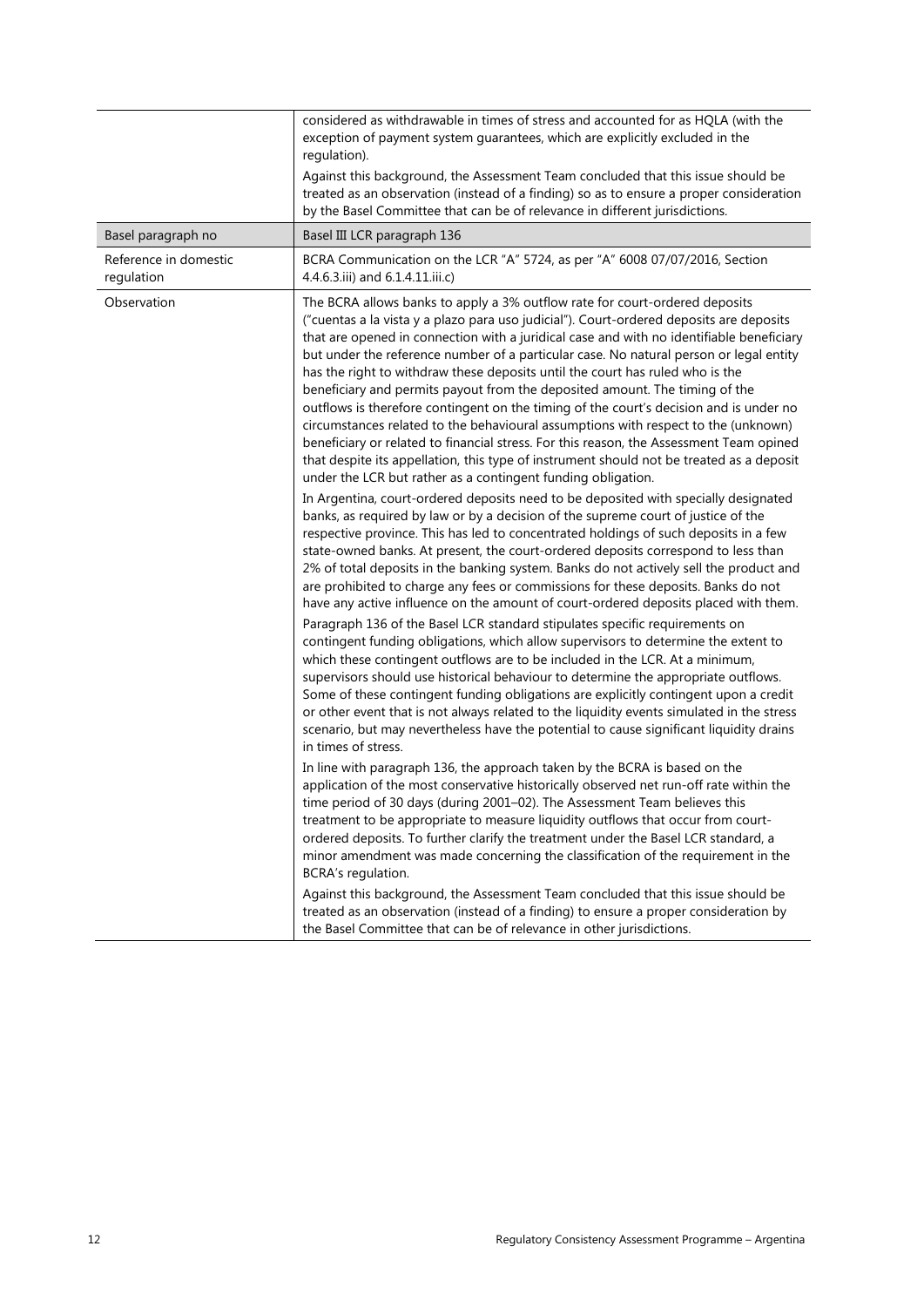# <span id="page-16-0"></span>Annexes

# <span id="page-16-1"></span>Annex 1: RCAP Assessment Team and Review Team<sup>[6](#page-16-2)</sup>

### Assessment Team

Team Leader: Mr Edouard Fernandez-Bollo, Secretary General of the Prudential Supervisory and Resolution Authority (Autorité de Contrôle Prudentiel et de Résolution, ACPR), France

| Name                    | Affiliation                                              |
|-------------------------|----------------------------------------------------------|
| Mr Johnny Chu           | Office of the Comptroller of the Currency, United States |
| Ms Cicilia A Harun      | Bank Indonesia                                           |
| Mr Jean-Patrick Yanitch | Prudential Supervisory and Resolution Authority (ACPR),  |
|                         | France                                                   |
| Ms Maria Oroz           | Bank of Spain                                            |
| Ms Pilar Gutierrez      | European Banking Authority                               |
| Mr Alexis Machover      | Prudential Supervisory and Resolution Authority (ACPR),  |
|                         | France                                                   |
| Ms Isabel Mailly        | Bundesanstalt für Finanzdienstleistungsaufsicht (BaFin)  |

# Supporting members

| <u>Name</u>              | Affiliation                                             |
|--------------------------|---------------------------------------------------------|
| Mr Jean-Patrick Yanitch  | Prudential Supervisory and Resolution Authority (ACPR), |
|                          | France                                                  |
| Mr Xavier-Yves Zanota    | <b>Basel Committee Secretariat</b>                      |
| Mr Nik Faris Sallahuddin | Basel Committee Secretariat                             |
| Mr Olivier Prato         | Basel Committee Secretariat                             |

# Review Team

| <b>Name</b>         | Affiliation                                      |
|---------------------|--------------------------------------------------|
| Mr Neil Esho        | <b>Basel Committee Secretariat</b>               |
| Mr Koen Algoet      | National Bank of Belgium                         |
| Mr Jack Jennings    | Board of Governors of the Federal Reserve System |
| Mr Stefan Blochwitz | Deutsche Bundesbank                              |
|                     |                                                  |

<span id="page-16-2"></span><sup>6</sup> The RCAP Assessment has benefited from the feedback of the RCAP Review team and the Peer Review Board. The Review Team is separate from the Assessment Team, and provides an additional level of quality assurance for the report's findings and conclusions.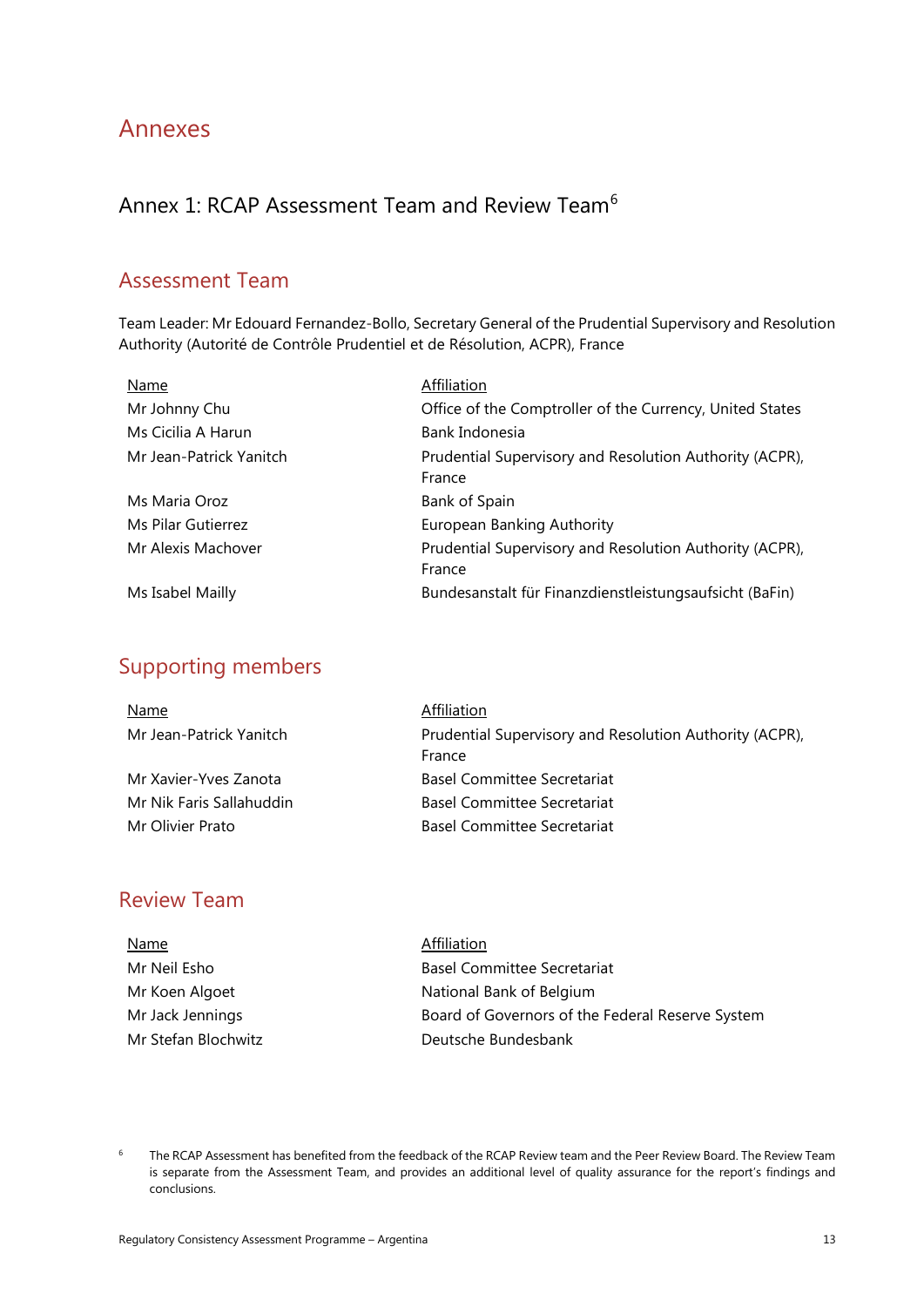# <span id="page-17-0"></span>Annex 2: List of LCR standards under the Basel framework used for the assessment

## Basel documents in scope of the assessment

- (i) *The Liquidity Coverage Ratio (January 2013), including the frequently asked questions on Basel III's January 2013 Liquidity Coverage Ratio*, April 2014
- (ii) *Liquidity Coverage Ratio disclosure standards*, January 2014

## Basel documents reviewed for information purposes

- (iii) *Basel III: The Liquidity Coverage Ratio and liquidity risk monitoring tools* (part of liquidity risk monitoring tools), January 2013
- (iv) *Monitoring tools for intraday liquidity management*, April 2013
- (iv) *Principles for sound liquidity risk management and supervision*, September 2008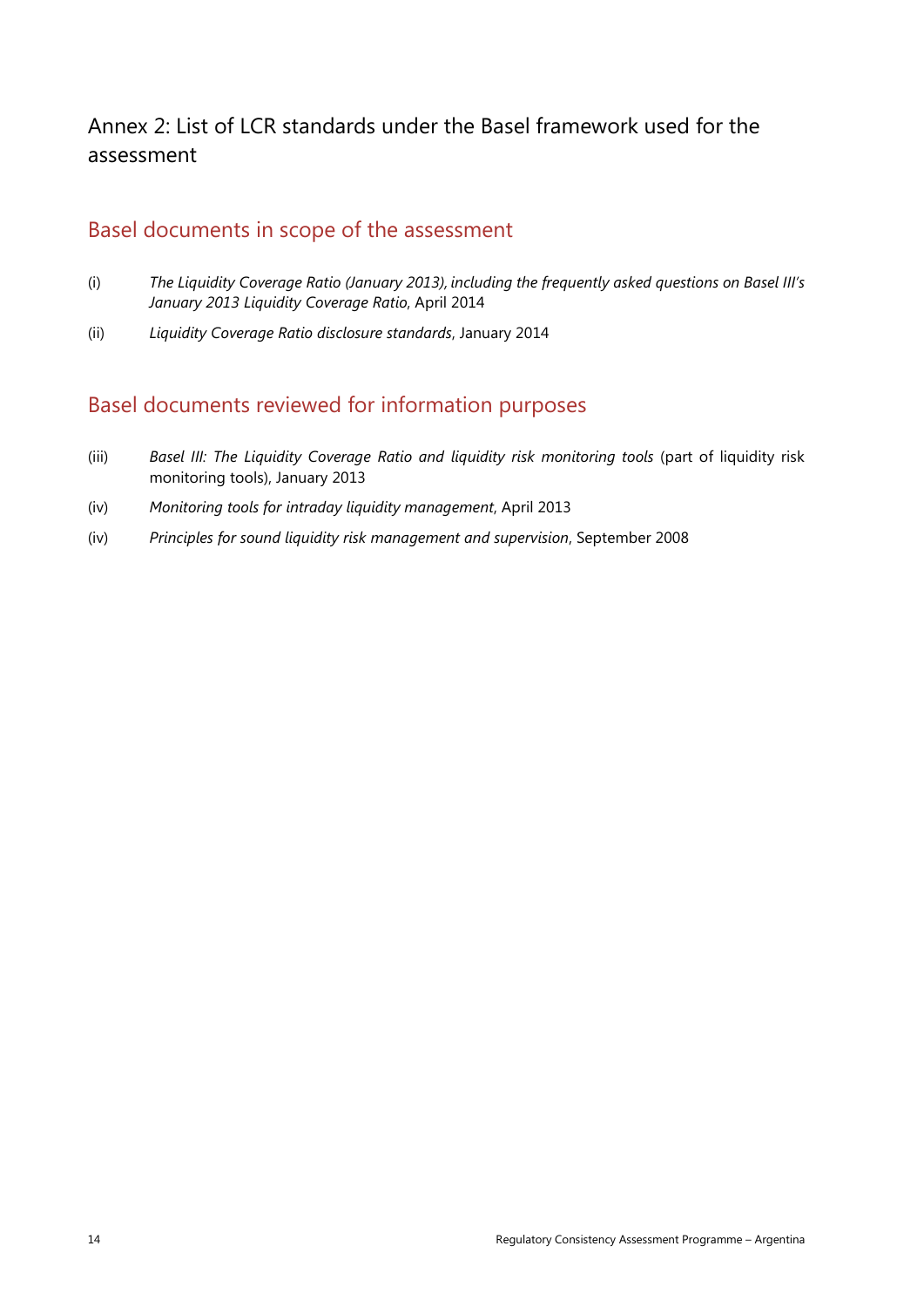# <span id="page-18-0"></span>Annex 3: Local regulations issued by the BCRA for implementing Basel LCR standards

| Overview of issuance dates of important Argentinian liquidity rules<br>Table 3 |                                                                                                                                                                                                                                           |  |  |
|--------------------------------------------------------------------------------|-------------------------------------------------------------------------------------------------------------------------------------------------------------------------------------------------------------------------------------------|--|--|
| Domestic regulations                                                           | Document name, version and date                                                                                                                                                                                                           |  |  |
| Banking law                                                                    | Federal laws are enacted by the National Congress. The<br>legal framework for the banking system is provided mainly<br>by the Charter of the BCRA ("CO", Law No 24,144) and the<br>Law on Financial Institutions ("LEF", Law No 21,526).  |  |  |
| Regulations                                                                    | Implementation of the LCR<br>The "Liquidity Coverage Ratio" was first published in<br>January 2015 (Communication "A" 5693). Text<br>subsequently revised in March 2015 (through<br>Communication "A" 5724.)                              |  |  |
|                                                                                | The "Market Discipline - Minimum Disclosure<br>Requirements" were published in March 2015<br>(Communication "A" 5734).                                                                                                                    |  |  |
|                                                                                | Liquidity monitoring tools (see Annex 9)                                                                                                                                                                                                  |  |  |
|                                                                                | Quarterly/annual reporting requirements for supervision.<br>Section 20: Tools for monitoring liquidity risk. First<br>published in March 2015 (Communication "A" 5733) and<br>revised in August 2015 (through Communication "A"<br>5790). |  |  |
| Guidelines                                                                     | Principles for sound liquidity risk management and<br>supervision (see Annex 10)                                                                                                                                                          |  |  |
|                                                                                | The Principles were published within Section 3 of the<br>Guidelines for Risk Management in Banks, in May 2011<br>(Communication "A" 5203).                                                                                                |  |  |

Hierarchy of Argentinian laws and regulatory instruments Table 4

| Level of rules (in legal terms)                                    | <b>Type</b>                                                                                                                                                                                                                                                                                                                        |  |  |
|--------------------------------------------------------------------|------------------------------------------------------------------------------------------------------------------------------------------------------------------------------------------------------------------------------------------------------------------------------------------------------------------------------------|--|--|
| Laws                                                               | Federal laws are enacted by the National Congress. The<br>legal framework for the banking system is provided mainly<br>by the Charter of the BCRA ("CO", Law No 24,144) and the<br>Law on Financial Institutions ("LEF", Law No 21,526).                                                                                           |  |  |
| Regulation issued by BCRA                                          | In the exercise of its legal powers, the BCRA issues<br>prudential regulation by way of Communications "A", which<br>are binding on all financial institutions after publication in<br>the official gazette. Communications "A" and their<br>compilations by major regulatory topics are also available<br>on the BCRA's web site. |  |  |
| Internal regulation derived from the above laws and<br>regulations | Regulation is always in the public domain. Internal<br>documents are collated in the Supervisors' Handbook and<br>texts providing quidance on supervisory procedures, such as<br>staff regulations and internal circulars and manuals.                                                                                             |  |  |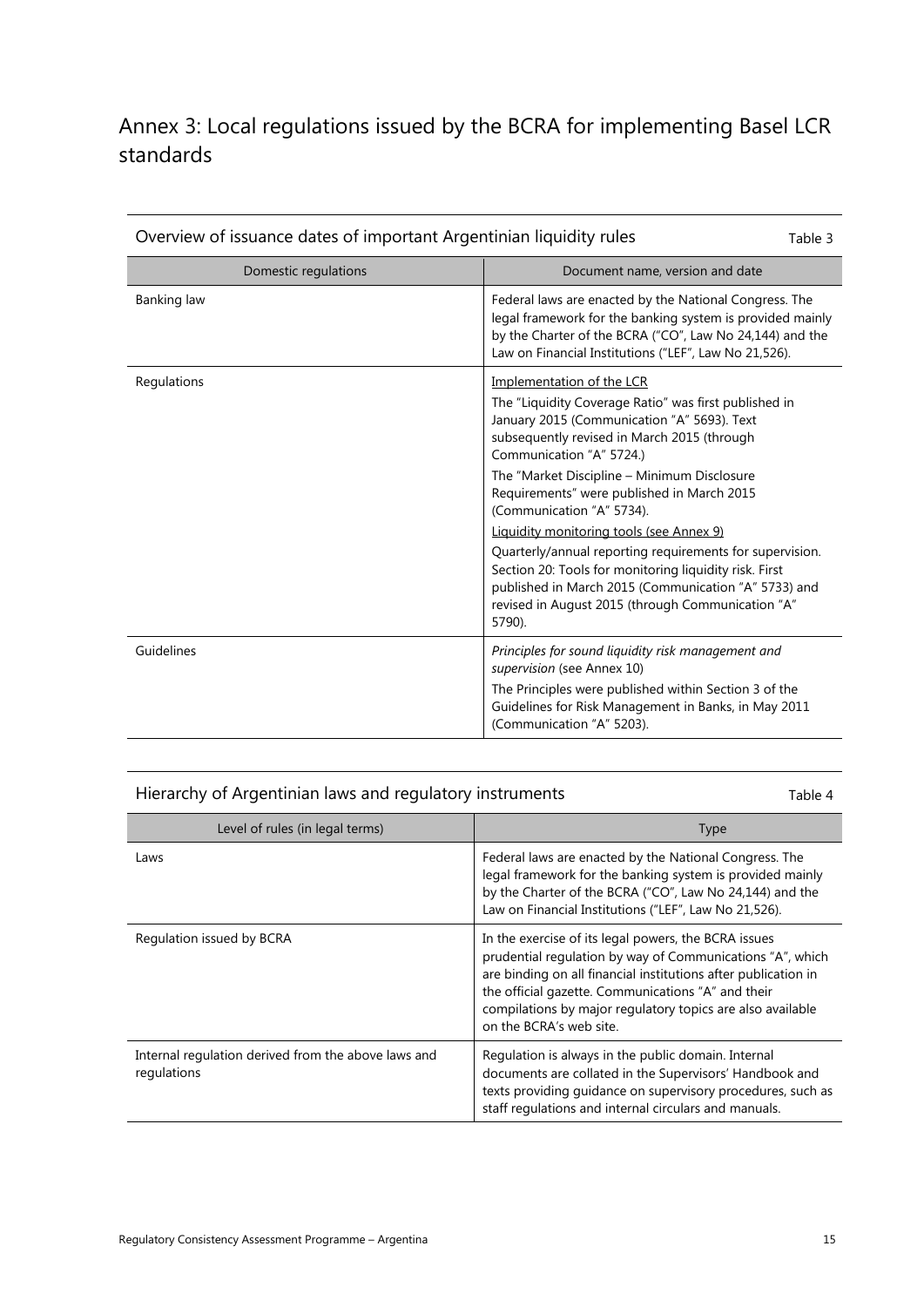# <span id="page-19-0"></span>Annex 4: Details of the RCAP assessment process

# A. Off-site evaluation

- (i) Completion of a self-assessment questionnaire by the BCRA
- (ii) Evaluation of the self-assessment by the RCAP Assessment Team
- (iii) Independent comparison and evaluation of the domestic regulations issued by the BCRA with corresponding Basel III standards issued by the BCBS
- (iv) Identification of observations
- (v) Refinement of the list of observations based on clarifications provided by the BCRA
- (vi) Assessment of materiality of deviations for all quantifiable deviations based on data and nonquantifiable deviations based on expert judgment
- (vii) Forwarding of the list of observations to the BCRA

### B. On-site assessment

- (viii) Discussion of individual observations with the BCRA
- (ix) Meeting with selected Argentinian banks, accounting firms
- (x) Discussion with the BCRA and revision of findings to reflect additional information received
- (xi) Assignment of component grades and overall grade
- (xii) Submission of the detailed findings to the BCRA with grades
- (xiii) Receipt of comments on the detailed findings from the BCRA

### C. Review and finalisation of the RCAP report

- (xiv) Review of comments by the RCAP Assessment Team, finalisation of the draft report and forwarding to the BCRA for comments
- (xv) Review of the BCRA's comments by the RCAP Assessment Team
- (xvi) Review of the draft report by the RCAP Review Team
- (xvii) Review of the draft report by the Peer Review Board
- (xviii) Reporting of findings to SIG by the team leader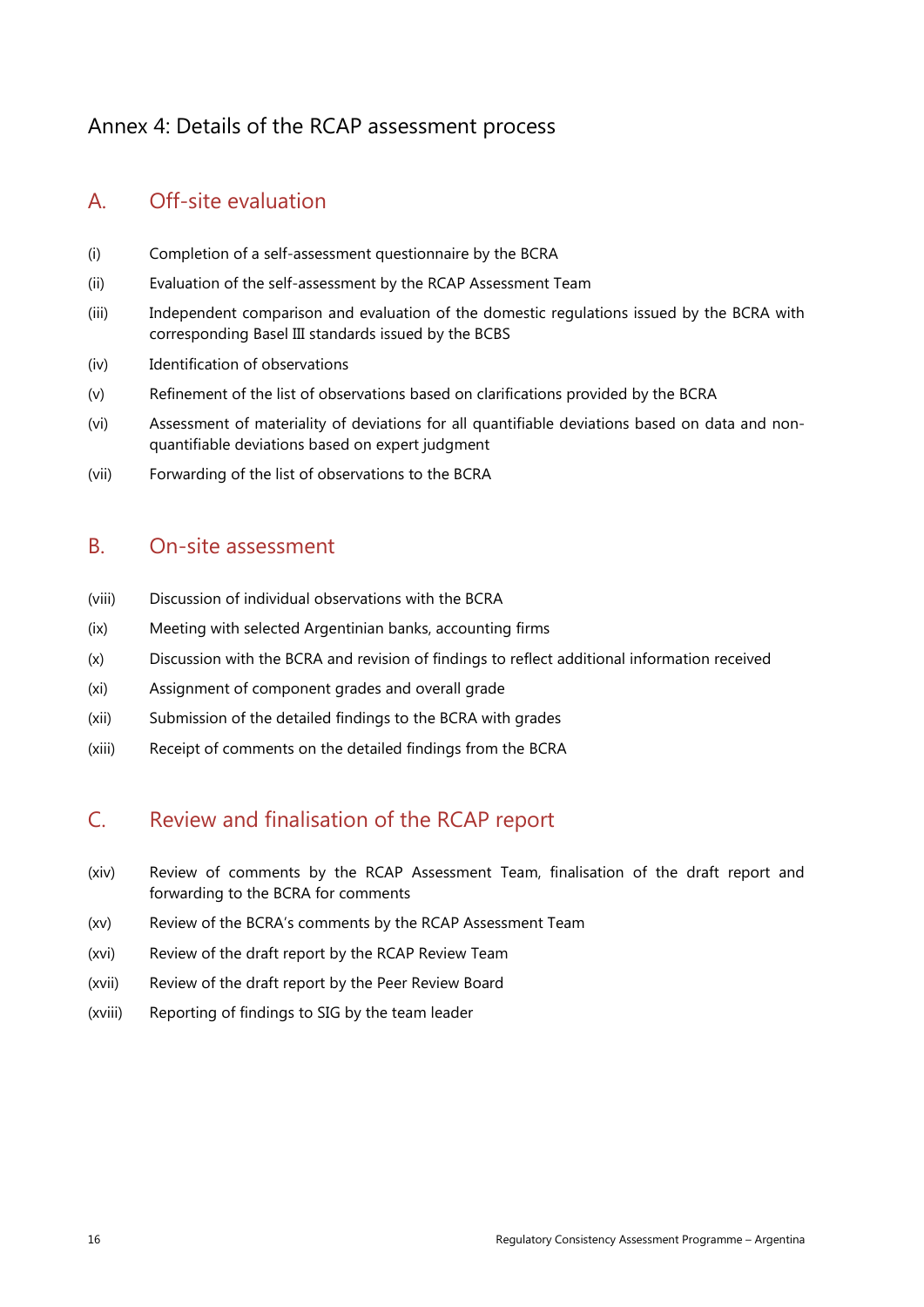# Annex 5: List of rectifications by the BCRA

<span id="page-20-0"></span>

| Basel paragraph   | Reference to<br>Argentinian document<br>and paragraph                                                         | Brief description of the forthcoming correction                                                                                                                                                                                                                                  |
|-------------------|---------------------------------------------------------------------------------------------------------------|----------------------------------------------------------------------------------------------------------------------------------------------------------------------------------------------------------------------------------------------------------------------------------|
| Outflows          |                                                                                                               |                                                                                                                                                                                                                                                                                  |
| 75                | Communication "A"<br>6004, Sections 4.1.1 &<br>6.1.1.1 of LCR<br>consolidated text                            | Introduction of a list of standardised products that are classified as stable retail deposits and fulfil the requirements<br>"established relationship" or "transactional".                                                                                                      |
| 111               | Communication "A"<br>6004, Section 4.2.4                                                                      | Enrichment of the regulation by the requirement that cash balances arising from the provision of prime brokerage<br>services to be treated as inflows and not as HQLA.                                                                                                           |
| 118               | Communication "A"<br>6004, Section 4.4.2.1 &<br>6.1.4.2 of LCR<br>consolidated text                           | Enrichment of the regulation by the requirement to apply a 100% outflow on the amount of collateral that would have<br>to be posted for derivatives and other contracts in case of a three-notch credit rating downgrade.                                                        |
| 133               | Communication "A"<br>6004, Section 4.4.5 of<br>LCR consolidated text                                          | Enrichment of the regulation by the requirement to apply a 100% outflow for obligations for natural persons<br>exceeding the 50% of the contractual inflows.                                                                                                                     |
| 136               | Communication "A"<br>6004, sections 4.4.6.3<br>and 6.1.4.11 of LCR<br>consolidated text                       | For better transparency, the outflow requirements for court-ordered deposits are moved to the part on contingent<br>funding obligations.                                                                                                                                         |
| 137               | Communication "A"<br>6004, Sections 4.4.6.1<br>and 6.1.11 of LCR<br>consolidated text                         | Enrichment of the regulation by the requirement for banks to have a methodology adopted and approved by the<br>supervisor to identify outflow amounts on contractual contingent obligations where banks are providers of liquidity to<br>joint ventures or minority investments. |
| <b>Disclosure</b> |                                                                                                               |                                                                                                                                                                                                                                                                                  |
|                   | Communication on<br>market discipline,<br>minimum disclosure<br>requirements "A"5936,<br>Section 3.3, and 3.5 | Enrichment of the regulation by providing a complete list of explanatory details to the LCR information.<br>Enrichment of the regulation by providing details on additional quantitative information that banks may provide.                                                     |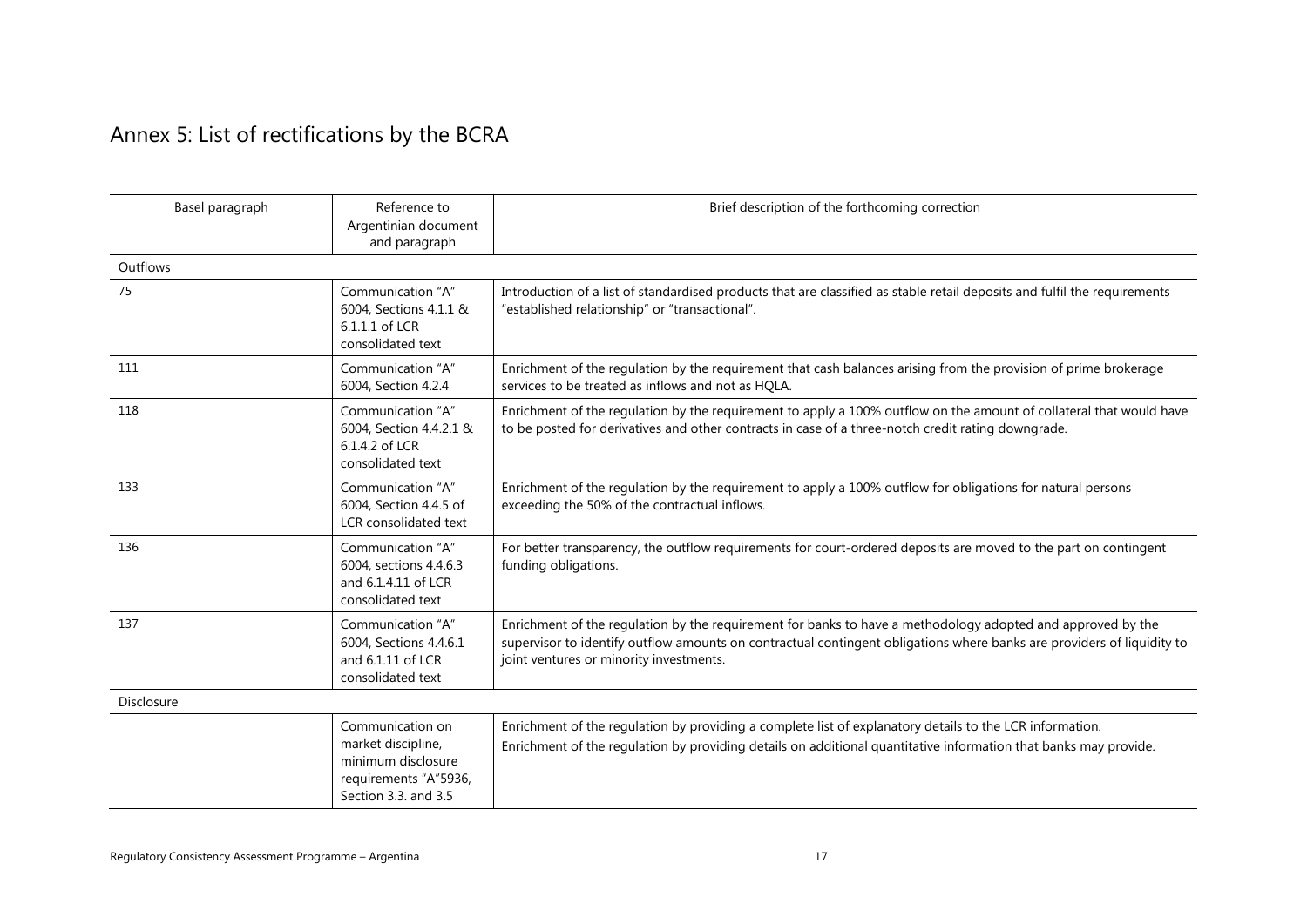# <span id="page-21-0"></span>Annex 6: Assessment of bindingness of regulatory documents

The following table summarises the assessment of the seven criteria used by the Assessment Team to determine the eligibility of Argentinian regulatory documents.

| Criterion                                                                                                                                     | Assessment                                                                                                                                                                                                                                                                                                                                                                                                                                                                                                                                                                                                                                                                                                                                                                                                                                                                                                                                                                                                                                                                                                                                                                                                                                                                                                                  |
|-----------------------------------------------------------------------------------------------------------------------------------------------|-----------------------------------------------------------------------------------------------------------------------------------------------------------------------------------------------------------------------------------------------------------------------------------------------------------------------------------------------------------------------------------------------------------------------------------------------------------------------------------------------------------------------------------------------------------------------------------------------------------------------------------------------------------------------------------------------------------------------------------------------------------------------------------------------------------------------------------------------------------------------------------------------------------------------------------------------------------------------------------------------------------------------------------------------------------------------------------------------------------------------------------------------------------------------------------------------------------------------------------------------------------------------------------------------------------------------------|
| (1) The instruments used are part of a well defined,<br>clear and transparent hierarchy of legal and<br>regulatory framework.                 | The requirements are compiled in the ordered text on the "Liquidity<br>Coverage Ratio". The requirements are binding for banks and other<br>deposit-taking institutions by virtue of the powers conferred on the<br>BCRA by Sections 4 and 14 of its Charter ("CO", Law No 24,144) and<br>Sections 4, 30 and 36 of the Law on Financial Institutions ("LEF",<br>Law No 21,526).<br>Section 30 of the LEF establishes that deposit-taking institutions<br>must comply with the regulatory ratios required by the BCRA<br>between, among other issues, the institutions' capital and their<br>assets and liabilities. Section 31 of the LEF establishes that they<br>must also meet the cash reserves required by the BCRA against<br>deposits, obligations and other financial liabilities.                                                                                                                                                                                                                                                                                                                                                                                                                                                                                                                                  |
| (2) They are public and easily accessible                                                                                                     | The domestic regulation on the "Liquidity Coverage Ratio" is<br>available on the BCRA's website: www.bcra.gov.ar/Pdfs/Texord/t-<br>ratio.pdf.                                                                                                                                                                                                                                                                                                                                                                                                                                                                                                                                                                                                                                                                                                                                                                                                                                                                                                                                                                                                                                                                                                                                                                               |
| (3) They are properly communicated and viewed as<br>binding by banks as well as by the supervisors.                                           | In exercising the regulatory power vested in the BCRA by law, the<br>Board of Directors of the Central Bank specify the regulation for the<br>financial system with due regard to the Administrative Law and the<br>CO. In particular, the opinion of the legal department has to be<br>sought where the regulation might affect subjective rights and<br>legitimate interests, as required in the Section 7 of the Law on<br>Administrative Procedures (Law 19,549).<br>New rules and their amendments are published in the Official<br>Gazette (www.boletinoficial.gob.ar). They are also available on the<br>BCRA's website. On a daily basis, counselling agencies and the<br>specialised media comment on the regulation issued by the BCRA.<br>As a result, banking regulations issued by the BCRA are<br>communicated and viewed as binding by banks, the supervisors<br>and the general public.                                                                                                                                                                                                                                                                                                                                                                                                                     |
| (4) They would generally be expected to be legally<br>upheld if challenged and are supported by precedent.                                    | Regulations issued by the BCRA, like any administrative act, are<br>presumed to be legal and valid and thus enforceable. Rules and<br>other administrative provisions adopted by the BCRA have usually<br>been upheld when challenged in court.                                                                                                                                                                                                                                                                                                                                                                                                                                                                                                                                                                                                                                                                                                                                                                                                                                                                                                                                                                                                                                                                             |
| (5) Consequences of failure to comply are properly<br>understood and carry the same practical effect as for<br>the primary law or regulation. | The CO and the LEF not only vest regulatory powers in the BCRA<br>but also appoint the BCRA as the enforcement authority of the LEF.<br>Section 43 of the CO confers powers on the BCRA to supervise the<br>financial and foreign exchange activity through its Superintendence<br>of Financial and Exchange Institutions ("SEFyC"). Section 4 of the<br>LEF makes the BCRA the authority responsible for the enforcement<br>of the law, with all the powers conferred on it by the LEF and the<br>CO.<br>Individuals and institutions – whether private, public or part state-<br>owned - that habitually intermediate between the supply and<br>demand of financial resources fall, by virtue of Section 1 of the LEF,<br>under the regulatory power of the BCRA.<br>Section 41 of the LEF explicitly states that the BCRA has the power<br>to impose sanctions on institutions and individuals that fail to<br>comply with the provisions of the LEF or with regulation issued by<br>the BCRA. Sanctions may range from warnings or fines, to license<br>revocation or a prohibition on serving as a bank director, senior<br>officer, auditor or shareholder. Sanctions have been effectively<br>enforced in cases of failure to comply with the BCRA rules, with the<br>same effect as if they had been a primary law. |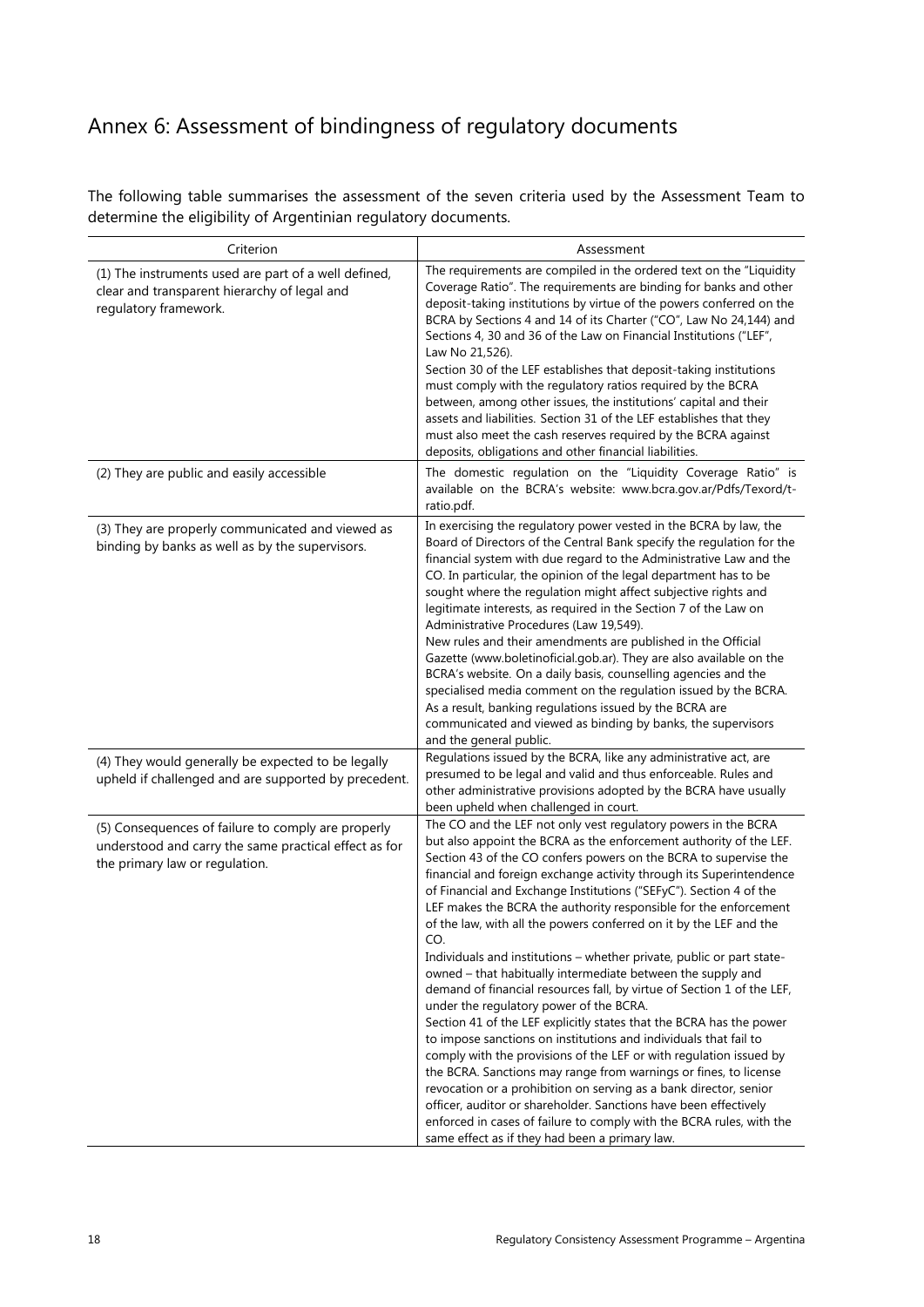| (6) The regulatory provisions are expressed in clear<br>language that complies with the Basel provisions in<br>both substance and spirit. | The text on the LCR is written in clear language in order to specify<br>the required actions and avoid misinterpretations. The format of the<br>document follows the regulatory style of the BCRA and preserves the<br>substance and spirit of the Basel provisions. |
|-------------------------------------------------------------------------------------------------------------------------------------------|----------------------------------------------------------------------------------------------------------------------------------------------------------------------------------------------------------------------------------------------------------------------|
| (7) The substance of the instrument is expected to                                                                                        | The BCRA, the only authority in banking regulation and supervision,                                                                                                                                                                                                  |
| remain in force for the foreseeable future                                                                                                | is committed to preserving the substance of the LCR rule.                                                                                                                                                                                                            |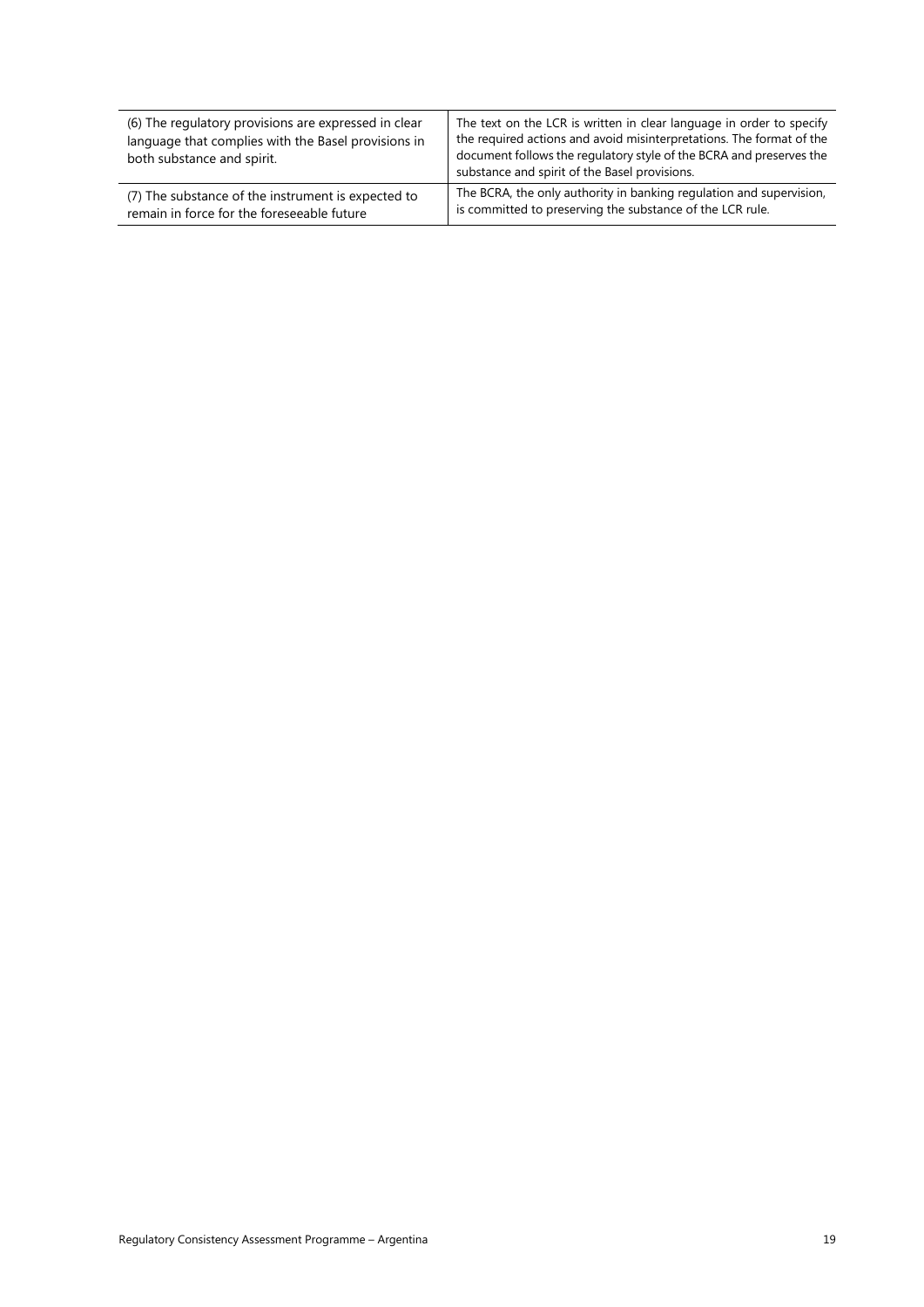# <span id="page-23-0"></span>Annex 7: Key liquidity indicators of Argentinian banking system

| Data as of December 2015<br>Table 5                                                                                 |                                                            |             |  |
|---------------------------------------------------------------------------------------------------------------------|------------------------------------------------------------|-------------|--|
| Size of banking sector (ARS million)                                                                                |                                                            |             |  |
| 1. Total assets of all banks operating in the jurisdiction                                                          | 2,051,754                                                  |             |  |
| 2. Total assets of all major locally incorporated banks                                                             | 1,080,187 (major locally incorporated<br>$banks = D-SIBs)$ |             |  |
| 3. Total assets of locally incorporated banks to which liquidity standards<br>under the Basel framework are applied | 1,839,305                                                  |             |  |
| Number of banks                                                                                                     |                                                            |             |  |
| 4. Number of banks operating in the jurisdiction (excl. local<br>representative offices)                            |                                                            | 78          |  |
| 5. Number of global systemically important banks (G-SIBs) <sup>7</sup>                                              | 10                                                         |             |  |
| 6. Number of domestic systemically important banks (D-SIBs)                                                         | 5                                                          |             |  |
| 7. Number of banks which are internationally active banks                                                           | 5 (major locally banks - D-SIBs)                           |             |  |
| 8. Number of banks required to implement Basel III liquidity standards                                              | 18                                                         |             |  |
| 9. Number of banks required to implement domestic liquidity standards                                               | 78                                                         |             |  |
| Breakdown of LCR for five RCAP sample banks                                                                         | Unweighted                                                 | Weighted    |  |
| 10. Total HQLA                                                                                                      | 577,723                                                    | 522,614     |  |
| 11. Level 1 HQLA                                                                                                    | 577,723                                                    | 522,614     |  |
| 12. Level 2A HQLA                                                                                                   | $\mathbf 0$                                                | 0           |  |
| 13. Level 2B HQLA                                                                                                   | $\mathbf 0$                                                | 0           |  |
| 14. ALA HQLA                                                                                                        | $\mathbf 0$                                                | $\mathbf 0$ |  |
| 15. Total cash outflows                                                                                             | 1,556,699                                                  | 328,059     |  |
| 16. Retail and small business stable deposits                                                                       | 297,803                                                    | 14,112      |  |
| 17. Retail and small business less stable deposits                                                                  | 244,858                                                    | 36,294      |  |
| 18. Wholesale unsecured operational deposits                                                                        | 200,956                                                    | 50,239      |  |
| 19. Wholesale unsecured non-operational funding                                                                     | 400,927                                                    | 197,740     |  |
| 20. Secured funding                                                                                                 | 3,584                                                      | 0           |  |
| 21. Debt issued instruments (incl. credit and liquidity facilities)                                                 | 1,151                                                      | 264         |  |
| 22. Other contractual outflows                                                                                      | 151,475                                                    | 10,391      |  |
| 23. Contingent funding obligations                                                                                  | 255,945                                                    | 19,019      |  |
| 22. Total cash inflows                                                                                              | 208,684                                                    | 94,693      |  |
| 23. Secured lending                                                                                                 | 22,919                                                     | 1,890       |  |
| 24. Fully performing unsecured loans                                                                                | 145,522                                                    | 76,808      |  |
| 25. Other cash inflows                                                                                              | 40,243                                                     | 15,995      |  |
| 26. Liquidity Coverage Ratio                                                                                        |                                                            | 224%        |  |

<span id="page-23-1"></span><sup>7</sup> Subsidiaries include HSBC Bank Argentina, Deutsche Bank, Industrial and Commercial Bank of China, Banco Santander Río and BBVA Banco Francés. Branches include JPMorgan Chase Bank, BNP Paribas, Citibank, Bank of America and The Bank of Tokyo-Mitsubishi UFJ.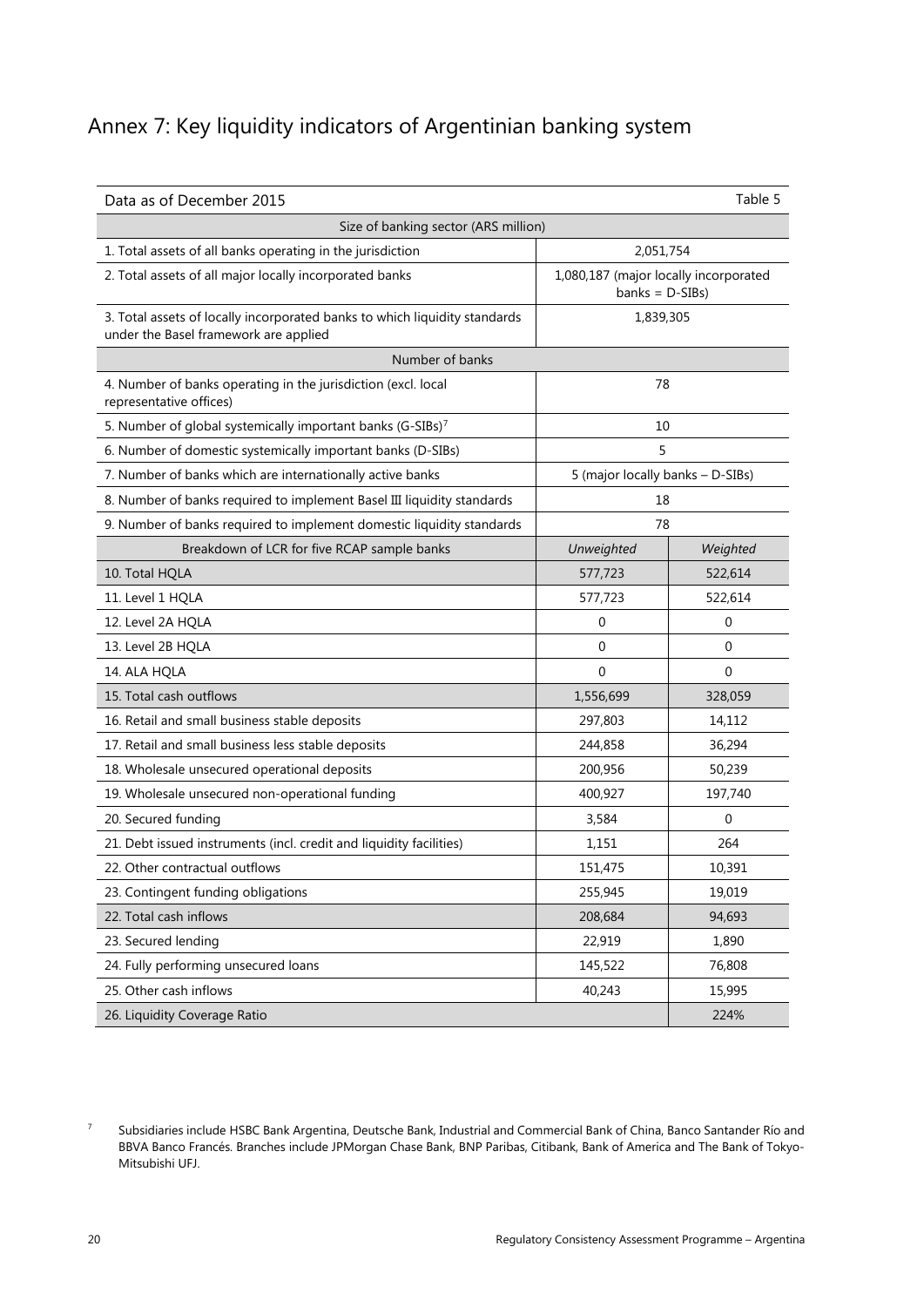## <span id="page-24-0"></span>Annex 8: Materiality assessment

As a general principle, and mirroring the established RCAP assessment methodology for risk-based capital standards, the RCAP-LCR materiality assessment is based on both quantitative and qualitative information with an overlay of expert judgment. Where possible, teams also take into account the dynamic nature of liquidity risks and seek to assess the materiality of deviation at different points in time.

In line with underlying RCAP principles, the quantitative materiality assessment for the LCR is based on a determination of the cumulative impact of all identified deviations (both quantifiable and nonquantifiable deviations). Where deviations are quantifiable, the Assessment Team will generally base the assessment on the highest impact that has been reported across three data points. The collection of data across different dates is agreed upon between the team leader and the assessed jurisdiction.

In the case of the Argentina LCR assessment, no quantifiable or non-quantifiable gaps remain following the amendments published on 1 July 2016 by the BCRA. The following table summarises the number of deviations according to their materiality.

| Number of gaps/differences by component<br>Table 6 |              |          |                      |
|----------------------------------------------------|--------------|----------|----------------------|
| Component                                          | Non-material | Material | Potentially material |
| Definition of HOLA (numerator)                     |              |          |                      |
| Outflows (denominator)                             |              |          |                      |
| Inflows (denominator)                              |              |          |                      |
| LCR disclosure requirements                        |              |          |                      |

Note: materiality is defined based on quantitative benchmark thresholds (for the quantifiable gaps) and expert judgment (for the nonquantifiable gaps). See Section 2 with the detailed assessment findings for further information.

### RCAP sample of banks

The following Argentinian banks were selected for materiality testing of the quantifiable deviations. Together these banks hold about 62% of the total assets of the Argentinian banking system. The sample covers internationally and regionally active banks, and is a fair representation of the various types of banks operating in Argentina. The basis of materiality assessment is the impact on the reported liquidity ratio of the banks constituting the sample agreed between the Assessment Team and the assessed jurisdiction.

| Banking group | Share of the banking groups' assets in total<br>Argentinian banking sector assets as of 31<br>December 2015 |
|---------------|-------------------------------------------------------------------------------------------------------------|
| 1. Nación     | 27%                                                                                                         |
| 2. Galicia    | 7%                                                                                                          |
| 3. Santander  | 7%                                                                                                          |
| 4. Francés    | 6%                                                                                                          |
| 5. Macro      | 5%                                                                                                          |
| 6. Ciudad     | 3%                                                                                                          |
| 7. HSBC       | 4%                                                                                                          |
| 8. Credicoop  | 3%                                                                                                          |
| Total         | 62%                                                                                                         |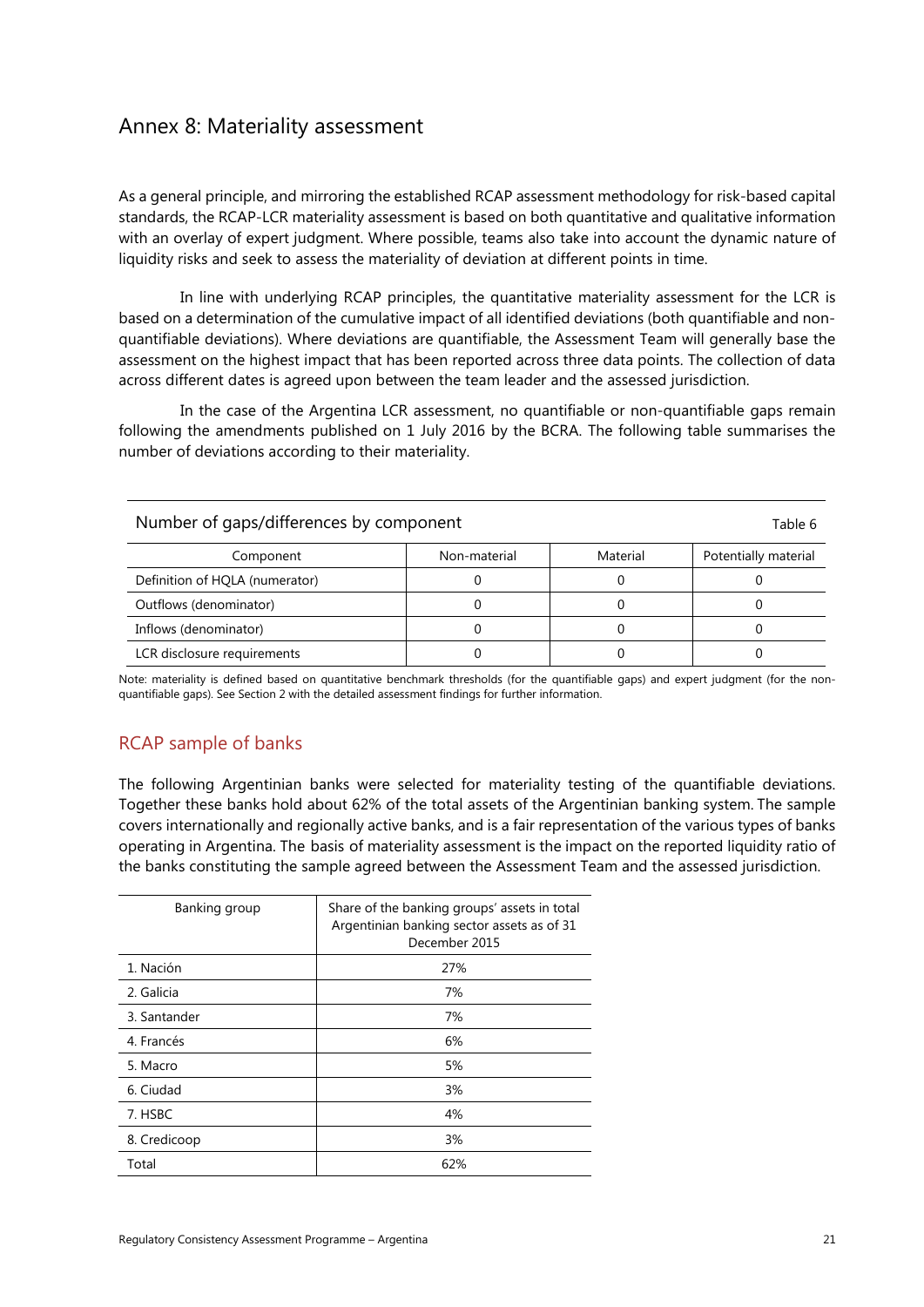# <span id="page-25-0"></span>Annex 9: Argentina's implementation of the liquidity monitoring tools

In addition to the minimum standard for the LCR, the Basel LCR framework also outlines the metrics to be used to monitor liquidity risks ("the monitoring tools"). The monitoring tools capture specific information related to a bank's cash flows, balance sheet structure, available unencumbered collateral and certain market indicators. The monitoring tools supplement the LCR standard and are a cornerstone for supervisors in assessing the liquidity risk of a bank. This annex provides a qualitative overview of the implementation of the monitoring tools in Argentina. The monitoring tools are not part of the formal RCAP assessment and no grade is assigned. This annex is provided by the BCRA and serves for information purposes only.

The liquidity monitoring tools were implemented in Argentina in the first quarter of 2015 through Communication "A" 5733. On a quarterly basis, banks report metrics that are similar or identical to the Basel monitoring tools: (i) contractual maturity mismatch; (ii) concentration of funding; and (iii) available unencumbered assets. The LCR can be calculated in each significant foreign currency with the data reported by banks. In August 2015, some clarifications and amendments were made through Communication "A" 5790.

Given the novelty of these tools, their use by supervisors is still at an early stage. At present, each supervisor has access to screens with the values of the monitoring tools for each bank.

# I. Contractual maturity mismatch

Banks must report cash and security inflows and outflows from all on- and off-balance sheet items, mapped to the following time bands based on their respective maturities: the overnight, first four statistical weeks, second to sixth months, second semester, second to fifth years, more than five years and instruments with no specific maturity. Banks are not allowed to make assumptions on the rollover of their existing liabilities. For assets, banks are assumed not to enter into any new contracts.

Only contractual flows must be reported, with no reflection of future forecasted flows under current or future plans.

No assumptions can be made on the instruments with no specific contractual maturity. Banks must report them separately, providing the supervisors with the identification and details of such instruments.

### II. Concentration of funding

The metric is meant to identify sources of wholesale funding that are of such significance that withdrawal of this funding could trigger liquidity problems. For this metric, banks must identify funding concentrations by counterparty and funding instrument as well as mismatches in assets and liabilities by significant currency.

Banks are required to record their funding liabilities sourced from each significant counterparty in a database that is available to supervisors on request. A significant counterparty is defined as a single counterparty or economic group (connected or affiliated counterparties) accounting in aggregate for more than 1% of the bank's total liabilities.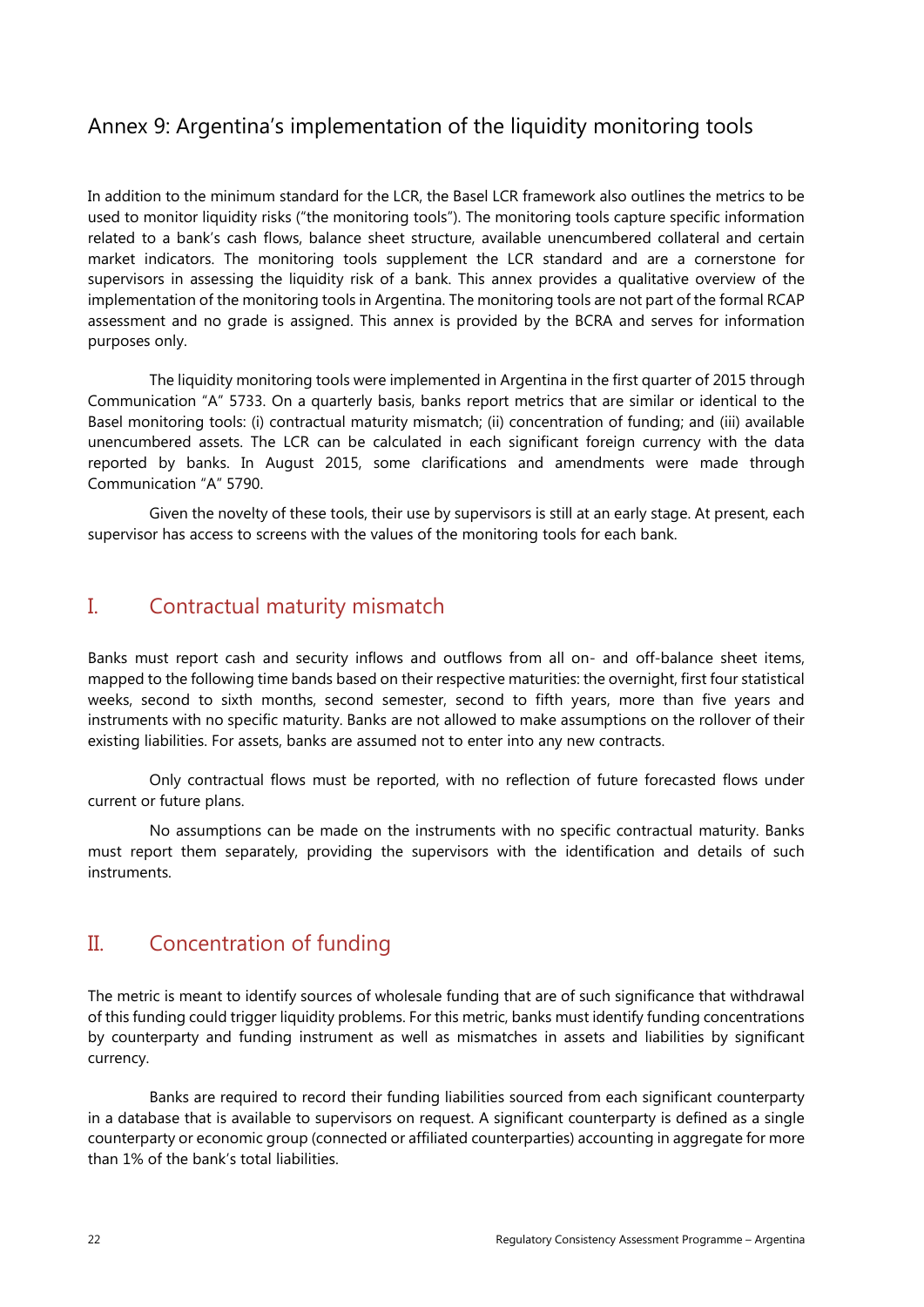Banks are further required to break down their liabilities by significant funding instrument/product, which are defined as those instruments/products with an aggregated amount of more than 1% of the bank's total liabilities.

Banks are also required to report and group assets and liabilities by currency, if significant. A currency is considered significant if the aggregate liabilities denominated in that currency represent more than 5% of the institution's liabilities.

### III. Available unencumbered assets

The metric is meant to provide supervisors with data on the quantity and key characteristics, including currency denomination and location, of banks' available unencumbered assets that could potentially be used as collateral to raise additional HQLA.

Banks are required to report the amount, type, currency and location of available unencumbered assets that could serve as collateral for: (a) secured borrowing in secondary markets; and (b) secured financing with the BCRA and, in the case of branches and/or subsidiaries abroad, other central banks.

Customer collateral that the bank is permitted to deliver or re-pledge must be reported separately, with information on the part of such collateral that the bank has effectively used at each reporting date.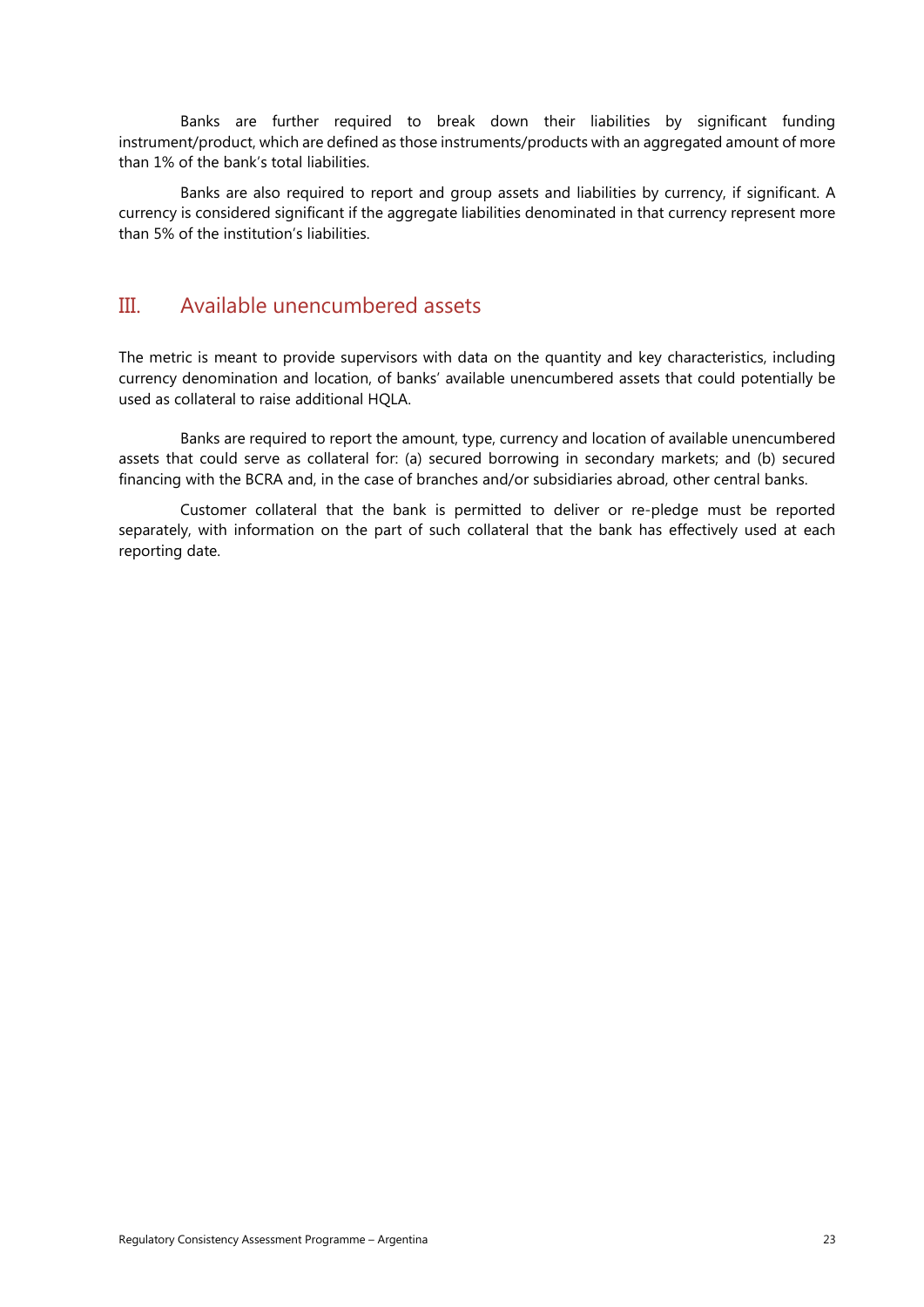# <span id="page-27-0"></span>Annex 10: Argentina's implementation of the *Principles for sound liquidity risk management and supervision*

This annex provides a qualitative description of the implementation of the Basel *Principles for sound liquidity risk management and supervision* in Argentina's regulation. The principles are not part of the formal RCAP assessment and no grade is assigned. This annex is provided by the BCRA for information purposes only.

Principles 1–13 are implemented in Argentina's regulation through the *Guidelines for Risk Management in Banks* (the Guidelines), particularly in Section 3 – Liquidity Management. These principles are applicable to all banks. Notwithstanding, the LCR is applicable only to Group A banks, which, according to the BCRA's provisions, are those banks whose deposits represent not less than 1% of the aggregate deposits of the financial system. Principles 14–17 give guidance for supervisors assessing banks' liquidity risk management. They are implemented through a risk-based supervisory methodology that is outlined in the SEFyC's Supervision Manual.

# Fundamental principle for the management and supervision of liquidity risk – Principle 1

The first principle states the overall purpose: banks are responsible for having processes in place to actively monitor and manage liquidity risk.

The provisions for liquidity risk management are laid down in the Guidelines. The Guidelines set out the requirements and expectations for sound risk management in general as well as the specific requirements concerning liquidity risk. In particular, banks are expected to have a comprehensive process for managing risks that should include surveillance by the Board and Senior Management to identify, assess, monitor, control and mitigate all significant risks. The process is expected to be proportional to the size and economic importance of each bank and to the nature and complexity of its business, according to the terms and provisions contained in the Guidelines.

The comprehensive process for managing liquidity risks must be adequate, well established and duly documented. It must be periodically reviewed, with a frequency appropriate to the changes in the market and in the bank's risk profile.

# Governance of liquidity risk management – Principles 2–4

These principles give guidance on the division of responsibility for liquidity risk management and controls within banks. Their aim is to clearly articulate a liquidity risk management process through which the senior management and the board of directors actively participate in defining a liquidity risk tolerance that is appropriate for the organisation's business strategy. For this purpose, the above-mentioned process should incorporate liquidity costs, benefits and risks in the internal pricing, performance measurement and new product approval process for all significant business activities (both on- and off-balance sheet), thereby aligning the risk-taking incentives of individual business lines with the liquidity risk exposures their activities create for the bank as a whole.

Argentina's regulation makes the Board responsible for approving the level of risk tolerance. Risk tolerance must be related to the business strategy of the bank, its financial condition and funding capacity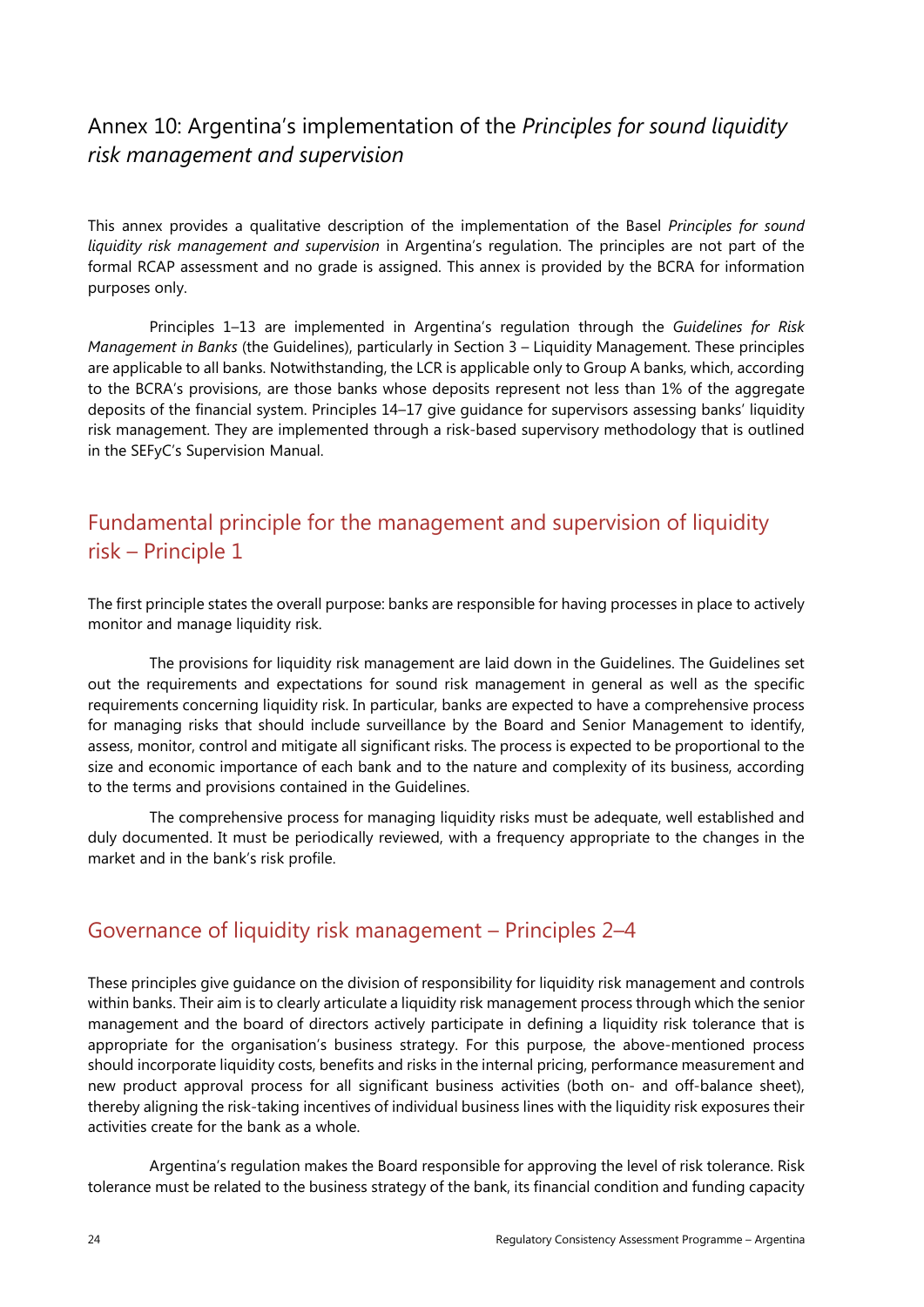and, more generally, to its importance in the financial system. Additionally, the Board is responsible for ensuring that the liquidity risk management framework, policies, practices, procedures and organisational structure of the bank are adequate for a proper management of the risk. Such a framework must ensure the maintenance of sufficient liquidity, including unencumbered high-quality liquid assets, in order to allow the bank to cope with a range of stress events, including the loss of traditional funding sources.

Senior management is responsible for the proper communication of the Board's decisions as regards the liquidity strategy and risk tolerance through clear and operational guidelines. Senior management is also responsible for managing the liquidity risk according to the accepted level of risk tolerance and the bank's policies and practices, as well as for developing written procedures for the identification, assessment, monitoring, control and mitigation of the risk. Senior management has to ensure that costs, revenues and liquidity risks are appropriately incorporated in the internal pricing system, in the performance measurement and in the approval of new products and activities, on- or off-balance sheet, by aligning the risk-taking incentives of each business line with the exposure to the overall liquidity risk these activities generate to the bank.

# Measurement and management of liquidity risk – Principles 5–12

The aim of these Basel principles is that banks have a cushion of unencumbered high-quality liquid assets to be held as insurance against a range of liquidity stress scenarios, including those that involve the loss or impairment of unsecured and typically available secured funding sources. For these purposes, banks are required to have a sound process and tools for identifying, measuring, monitoring and controlling liquidity risk and additionally to have a formal contingency funding plan (CFP) as a backstop measure for addressing liquidity shortfalls in emergency situations.

The Guidelines require banks to keep at all times a sufficient amount of high-quality liquid assets, unencumbered and unpledged as collateral for other transactions, to ensure fundraising in stressed scenarios including those involving the loss of typical funding sources.

In this sense, banks must have an adequate process for identifying, assessing, monitoring, controlling and mitigating liquidity risk, which must include an effective, viable and consistent framework that allows a comprehensive projection of the cash flows of the assets, liabilities and off-balance sheet transactions for an appropriate set of time horizons.

For these purposes, the guidelines require that banks use sets of tools and/or ratios appropriate to their profiles and apply measures to assess the structure of the balance sheet, the projected cash flows and the future liquidity positions, also taking into account the risks from off-balance sheet transactions.

Banks must perform regular tests for different stress scenarios related to specific or market variables, both individually and in a combined manner, for the short and long term. Stress tests must allow banks to identify sources of potential liquidity shortages and ensure that the current exposure remains within the established tolerance level. Test results should prompt adjustments to strategies and policies, actions to limit exposure, the search for liquidity support and the development of effective contingency plans.

Contingency funding plans must clearly establish a strategy for overcoming insufficient cash flows during emergencies, containing policies to manage a range of possible stress scenarios and establishing clear lines of responsibility with the appropriate procedures for each situation.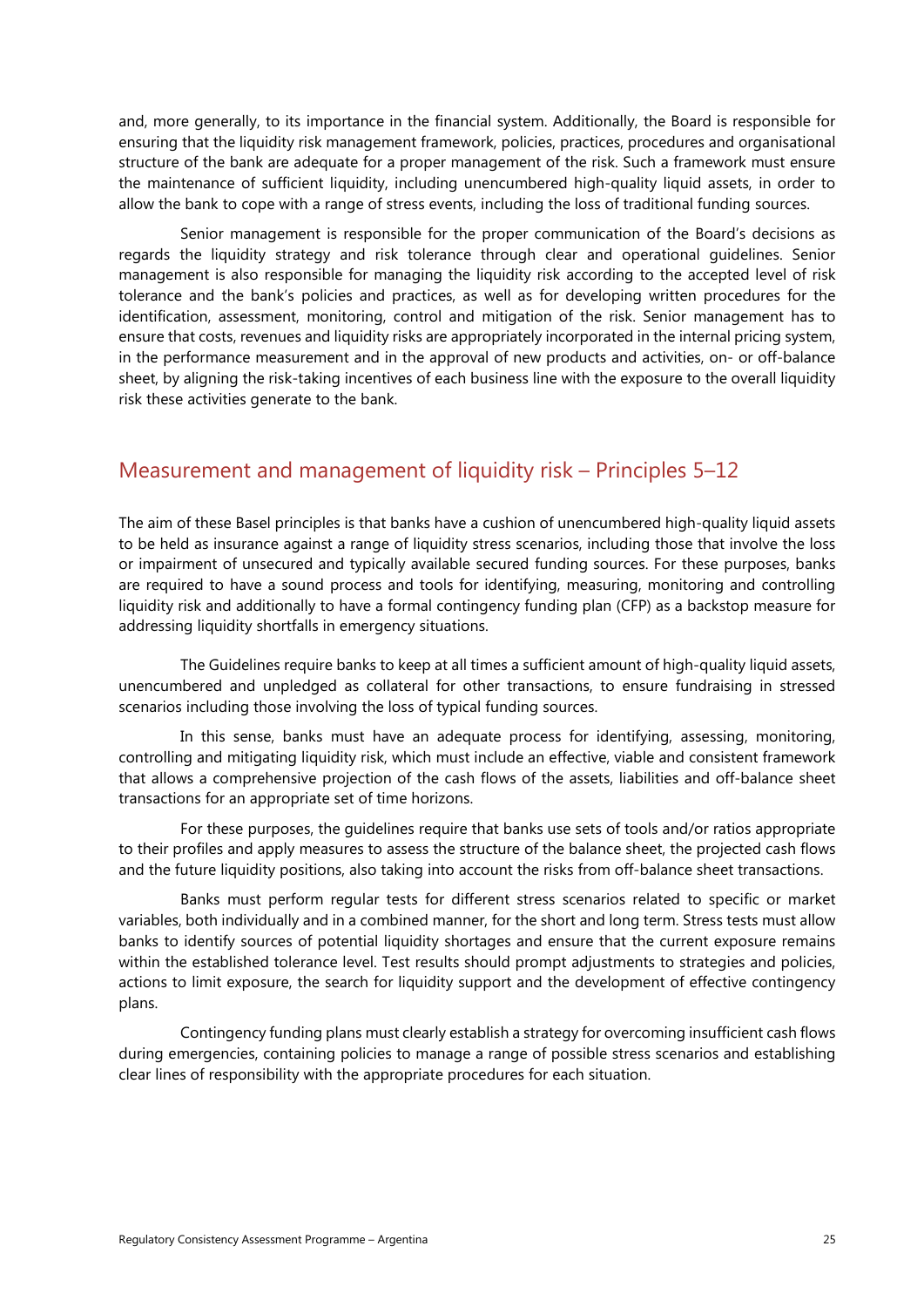# Public disclosure – Principle 13

Principle 13 requires regular public disclosure of liquidity-related information that enables market participants to make an informed judgment about the soundness of institutions' liquidity risk management frameworks and liquidity positions.

The BCRA disclosure framework requires that banks make public through reports or websites the key elements of their methodologies for the management of the liquidity risk, including:

- information that enables market participants to assess the robustness of the framework for liquidity risk management;
- a description of the system implemented for that purpose; and
- information that enables market participants to understand the way the risk is managed.

# The role of supervisors – Principles 14–17

Under these principles, the supervisor should regularly perform a comprehensive assessment of a bank's overall liquidity risk management framework and liquidity position to determine whether an adequate level of resilience to liquidity stress is assured, given the bank's role in the financial system. This comprehensive assessment should be supplemented by monitoring a combination of internal reports, prudential reports and market information. It should be noted that, in the case of deficiencies in a bank's liquidity risk management processes, the supervisor should intervene to require effective and timely remedial action by the bank.

As established in the Supervision Manual, the supervision exerted by the SEFyC is risk-based supervision and oriented to the assessment of a bank's overall liquidity management framework. The supervision process is tailored to each institution and takes into account the quality of the management, the reliability of the internal controls and information systems and the bank's size, complexity and risk profile. The process has been designed as a continuous cycle that combines on-site inspections with offsite monitoring during the period in between inspections.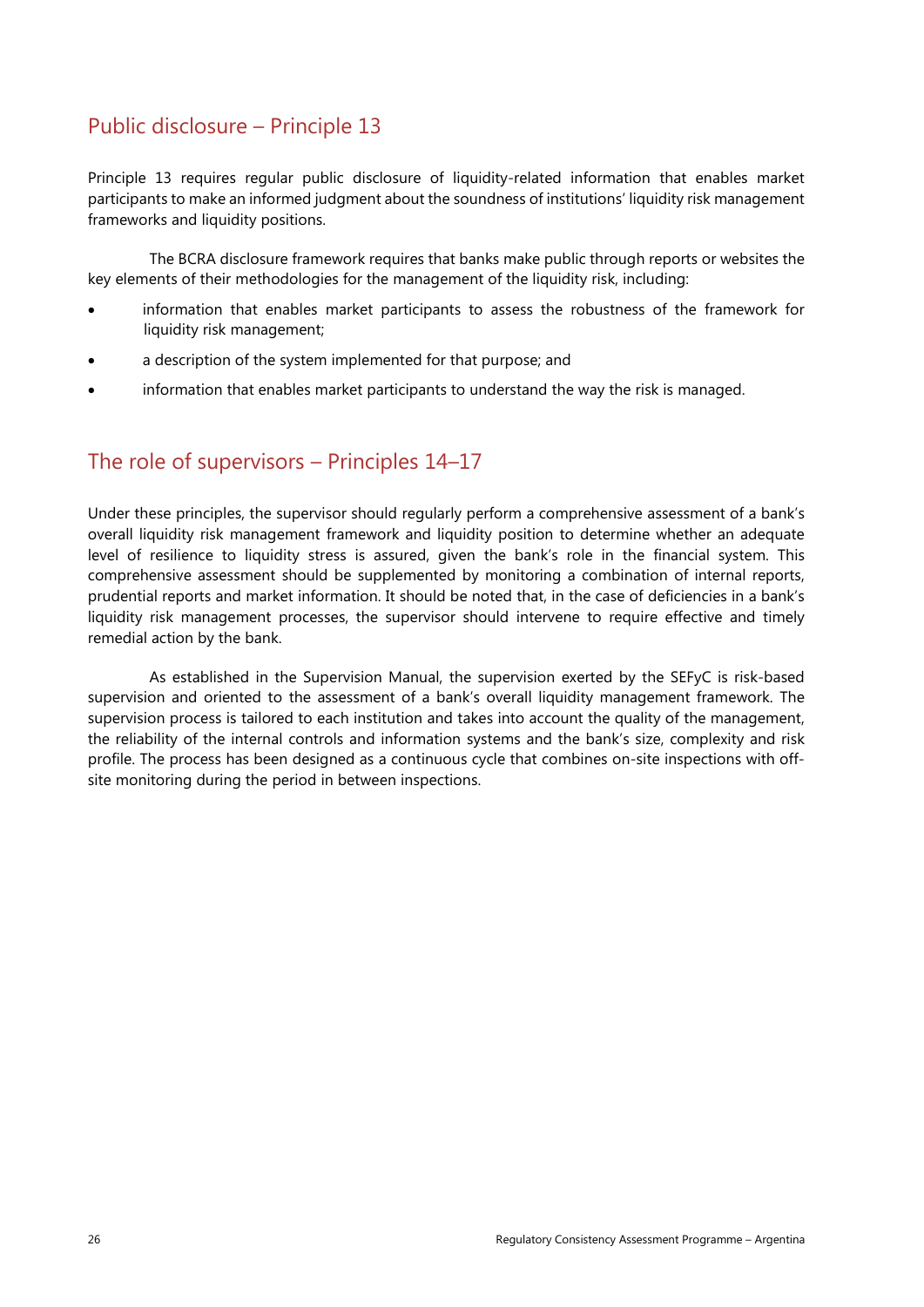# <span id="page-30-0"></span>Annex 11: Areas for further guidance from the Basel Committee

The Assessment Team did not identify any specific issues for further guidance from the Basel Committee.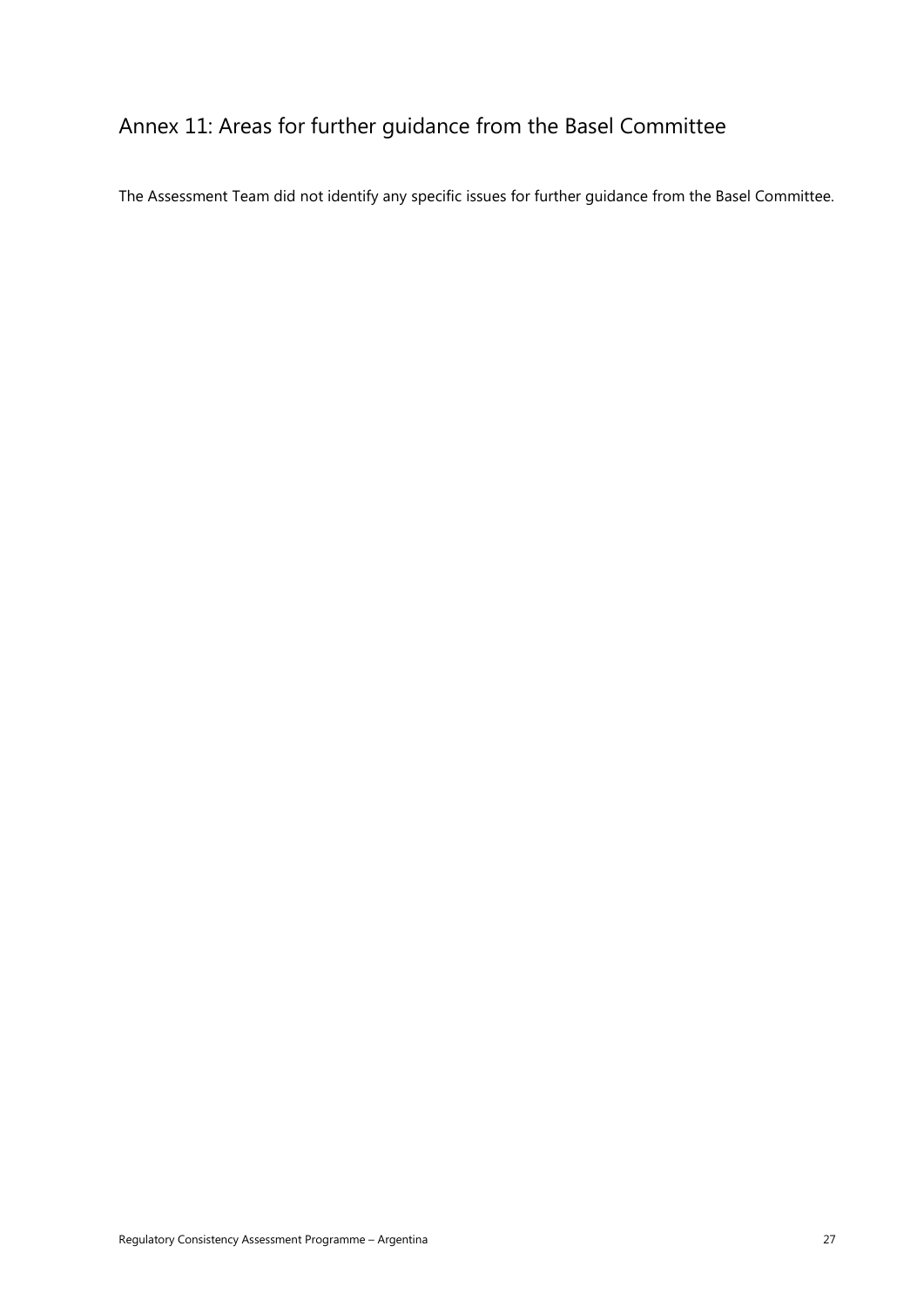# <span id="page-31-0"></span>Annex 12: List of issues for follow-up RCAP assessments

The Assessment Team did not identify any specific issues for a future follow-up RCAP assessments of Argentina.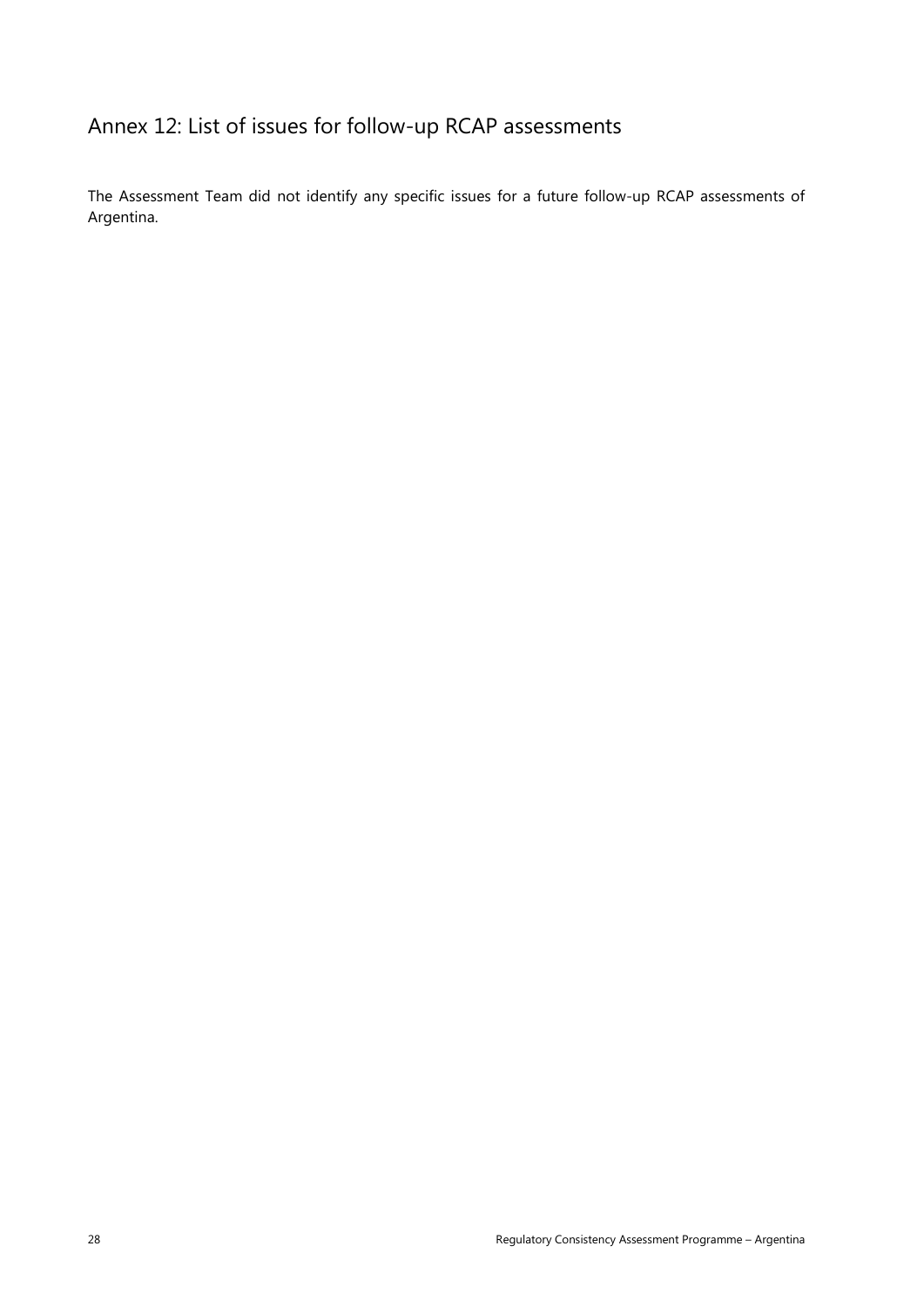# <span id="page-32-0"></span>Annex 13: Areas where Argentinian LCR rules are stricter than the Basel standards

In several places, the BCRA has adopted a stricter approach than the minimum standards prescribed by Basel or has simplified or generalised an approach in a way that does not necessarily result in stricter requirements under all circumstances but never results in less rigorous requirements than the Basel standards. The following list provides an overview of these areas. It should be noted that these areas have not been taken into account as mitigants for the overall assessment of compliance.

# 1. Level 1 HQLA under Basel paragraph 49

The Argentinian rule requires a 20% haircut for the securities issued by the government of Argentina and the central bank or by other sovereigns and their central banks. No haircut is prescribed under the Basel LCR standard.

# 2. Level 1 HQLA under Basel paragraph 50

Only Level 1 assets can be computed in the stock of HQLA. The use of debt securities issued by foreign sovereigns or their central banks is limited to covering net cash outflows in the corresponding currencies and jurisdictions independently of the risk weight of the jurisdiction. Such a restriction is not prescribed by the Basel LCR standard.

# 3. Definition of "stable deposit" under Basel paragraph 75

The definition of stable retail deposit is stricter than the one prescribed by Basel. The BCRA prescribed additional criteria for a retail deposit to be considered as stable: the depositor's total balance must not exceed ARS 2 million (EUR 0.1 million).

# 4. Definition of "small business customer" under paragraph 90

The total aggregated funding from a small business must be less than ARS 6 million (EUR 0.4 million). The Basel LCR standard defines small business customers in line with the definition of loans extended to small businesses in paragraph 231 of the Basel II framework. These are managed as retail exposures and are generally considered as having similar liquidity risk characteristics to retail accounts, provided that the total aggregated funding raised from one small business customer is less than EUR 1 million (on a consolidated basis, where applicable). Additionally, the BCRA has also prescribed additional criteria, ie for a small business to be considered as small business customer, its total annual sales must not exceed ARS 650 million (EUR 39.2 million).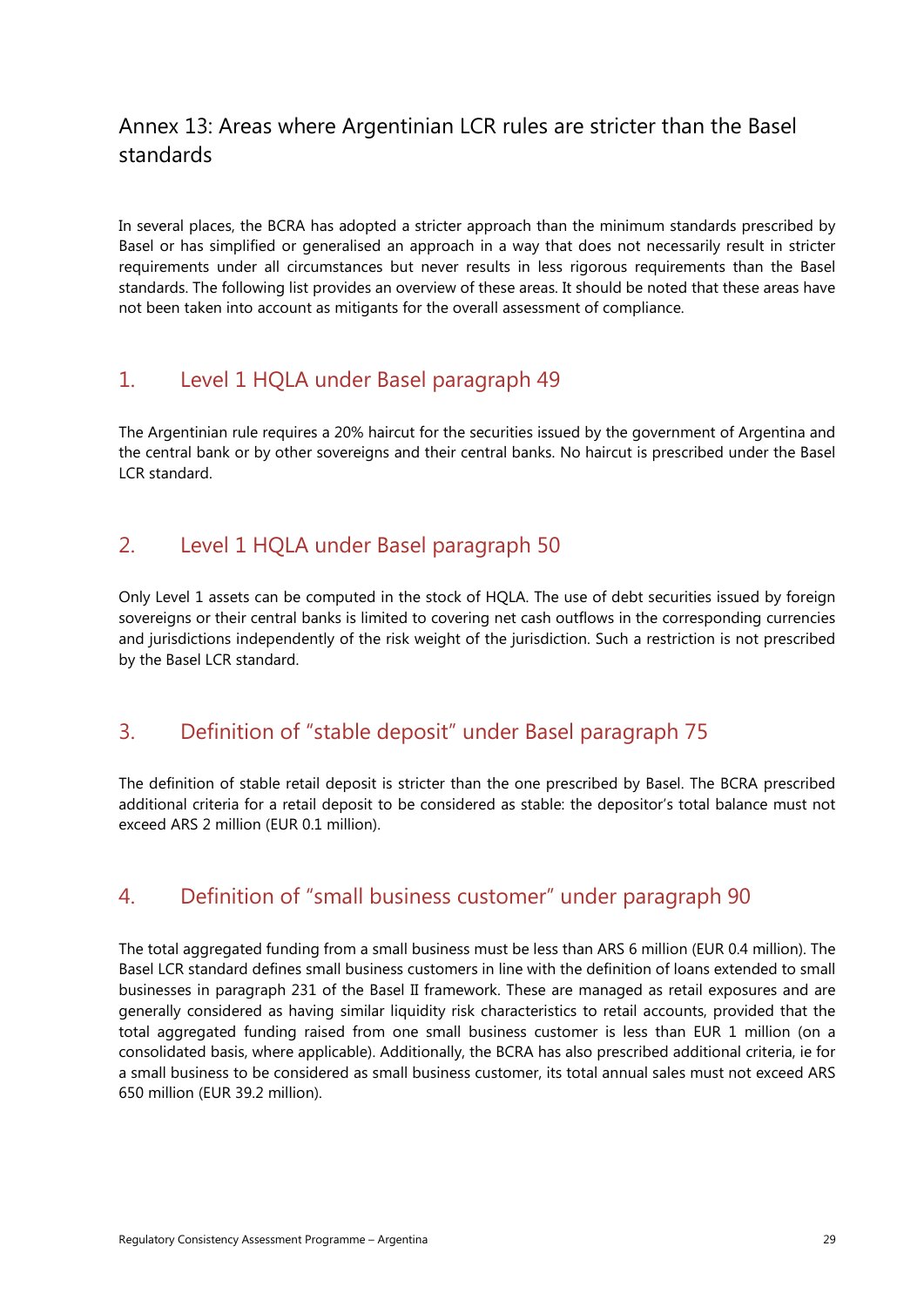# 5. Definition of unsecured wholesale funding under paragraphs 107– 109

Non-operational deposits and unsecured funding from corporate customers, sovereigns and central banks receive a 40% run-off factor, whether or not they are covered by the insurance scheme. Non-operational funding from public sector entities (other than the central government) receives a 100% run-off factor. The Basel LCR standard stipulates that unsecured wholesale funding provided by these depositors can receive a 20% run-off factor if the entire amount of the deposit is fully covered by an effective deposit insurance scheme or by a public guarantee that provides equivalent protection.

# 6. Definition of unsecured wholesale funding under paragraph 110

Debt securities issued by the bank receive a 100% run-off factor irrespective of the holder and the BCRA does not allow special treatment to be applied to bonds sold exclusively in the retail market. The Basel LCR requirement allows a preferential run-off factor for bonds sold exclusively in the retail market and held in retail accounts.

# 7. Definition of secured funding under paragraphs 113–114

Only securities financing transactions backed by Level 1 assets are assumed to be renewed in a stress scenario unless the counterparty is the central bank. The Basel LCR standard also allows Level 2 HQLA instead of only Level 1.

# 8. Run-off factor for committed facilities under paragraph 131

Committed credit facilities to public sector entities (other than the central government) are assumed to have a 100% drawdown (Basel: 30% drawdown).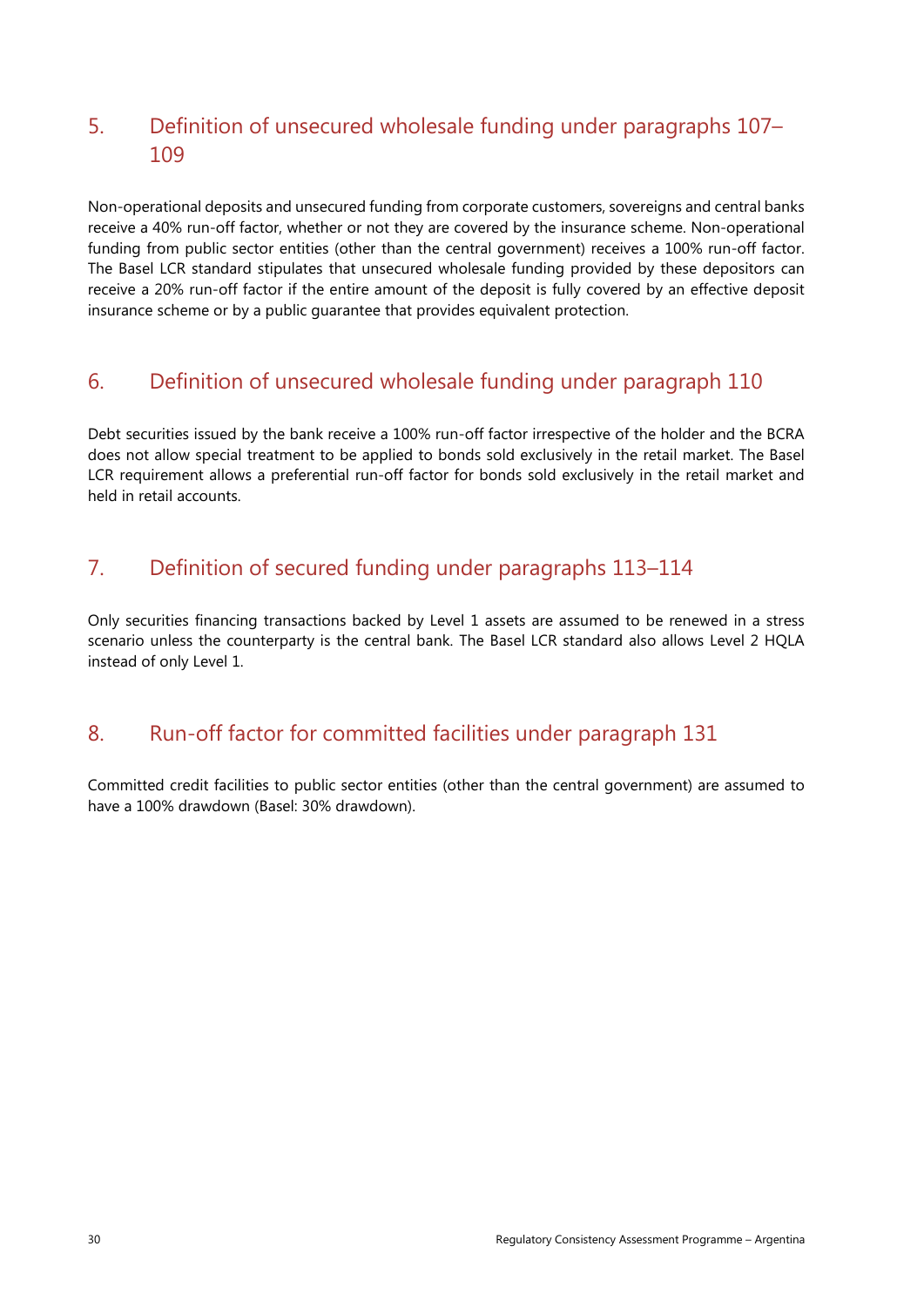# <span id="page-34-0"></span>Annex 14: Implementation of LCR elements subject to prudential judgment or discretion in Argentina

The following tables provide information on elements of LCR implementation that are subject to prudential judgment and national discretion (provided by the BCRA). The information provided helps the Basel Committee to identify implementation issues where clarifications and (additional) FAQs could improve the quality and consistency of implementation. It should also inform the preliminary design of any peer comparison of consistency across the membership that the Committee may decide to conduct, in similar fashion to the studies on risk-weighted asset variation for the capital standards.

| Basel<br>paragraph | Description                                                                                                                                               | Implementation by the BCRA                                                                                                                                                                                                                                                                                                                                                                                                                                                                                                                                                                                                                |
|--------------------|-----------------------------------------------------------------------------------------------------------------------------------------------------------|-------------------------------------------------------------------------------------------------------------------------------------------------------------------------------------------------------------------------------------------------------------------------------------------------------------------------------------------------------------------------------------------------------------------------------------------------------------------------------------------------------------------------------------------------------------------------------------------------------------------------------------------|
| 24(f)              | Treatment of the concept of "large, deep and<br>active markets"                                                                                           | The BCRA restricts the HQLA to solely the assets listed in<br>Section 2.2 of the domestic text on the "Liquidity<br>Coverage Ratio": notes and coins, reserves at the central<br>bank and sovereign bonds. The regulation requires that<br>these assets be traded in large, deep and active repo or<br>cash markets characterised by a low level of<br>concentration. Liquidity needs are purely domestic. The<br>eligibility of assets is limited to the most liquid debt<br>securities in the Argentinian market.                                                                                                                       |
| 50                 | Treatment of the concept of "reliable source of<br>liquidity"                                                                                             | See above.                                                                                                                                                                                                                                                                                                                                                                                                                                                                                                                                                                                                                                |
| 52                 | Treatment of the concept of "relevant period<br>of significant liquidity stress"                                                                          | N/A                                                                                                                                                                                                                                                                                                                                                                                                                                                                                                                                                                                                                                       |
| 74-84              | Retail deposits are divided into "stable" and<br>"less stable"                                                                                            | Stable retail deposits are those meeting three conditions:<br>(i) denominated in pesos; (ii) covered by insurance; and<br>(iii) of a relationship/transactional nature. The Argentinian<br>regulation makes concrete reference to the products that,<br>following the assessment of the BCRA, meet the<br>conditions for being either transactional or stable. Only<br>these products are recognised as stable retail deposits.<br>The aggregate amount (in demand and time deposits)<br>held by a retail customer cannot exceed ARS 2,000,000<br>for a deposit to be considered stable (up to the insurance<br>ceiling: ie ARS 450,000). |
| 83, 86             | Treatment of the possibility of early withdrawal<br>of funding with maturity above 30 days (para<br>83 - retail deposits; para 86 - wholesale<br>funding) | No risk of early withdrawal. Compiled text on Depósitos e<br>inversiones a plazo, Section 1.13.2: Banks cannot repay<br>non-transferable CDs (the majority of retail term<br>deposits) before maturity. Options for early withdrawal<br>are not a common practice in the Argentinian market,<br>especially during times of stress. However, the<br>Argentinian regulation requires that, if the bank decides<br>to pay out for reputational reasons, the whole category<br>of term deposits should be treated as demand deposits,<br>regardless of the remaining term.                                                                    |
| $90 - 91$          | Definition of exposure to small business<br>customers is based on nominal euro amount<br>(EUR 1 million)                                                  | Funding raised must be less than ARS 6 million.                                                                                                                                                                                                                                                                                                                                                                                                                                                                                                                                                                                           |

Elements requiring judgment (non-comprehensive list) Table 7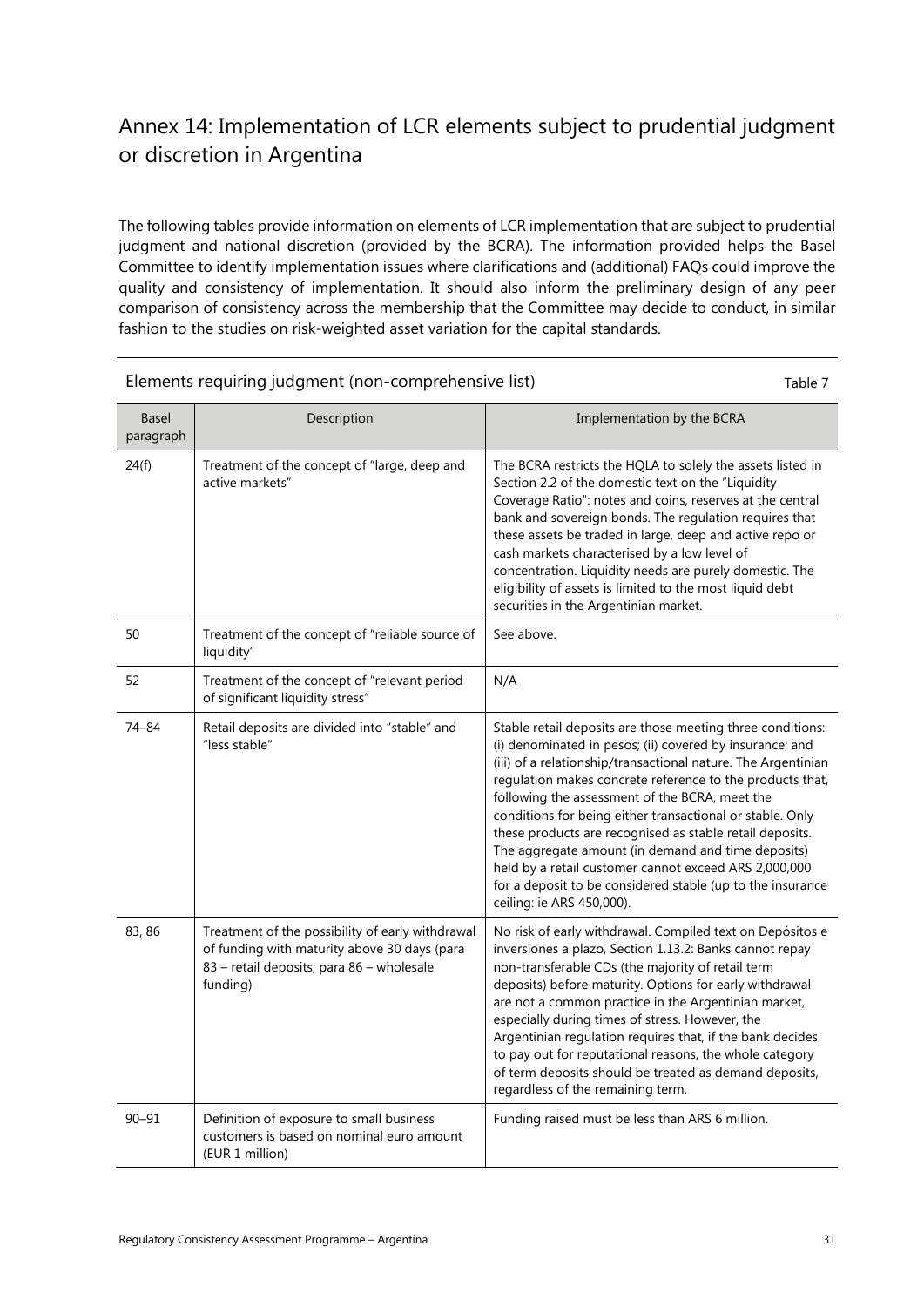| $94 - 103$ | Deposits subject to "operational"<br>relationships"                    | The definition of "operational" relationship is the same as<br>that of Basel: (i) substantive dependency with the bank;<br>and (ii) deposit needed for clearing, custody or cash<br>management activities that meet Basel criteria.                                                                                                                                                                                                                          |
|------------|------------------------------------------------------------------------|--------------------------------------------------------------------------------------------------------------------------------------------------------------------------------------------------------------------------------------------------------------------------------------------------------------------------------------------------------------------------------------------------------------------------------------------------------------|
| 131(f)     | Definition of other financial institutions and<br>other legal entities | "Other financial institutions" is a category that comprises<br>exchange institutions (under the supervision of the<br>BCRA), insurance companies (under the supervision of<br>the SSN), agents regulated by the CNV and the<br>fiduciaries of non-financial trust funds. Other types of<br>non-banking financial institution and correspondent bank<br>are captured in the residual category "other legal<br>entities", also subject to a 100% outflow rate. |

Elements left to national discretion (non-comprehensive list) Table 8

| <b>Basel</b><br>paragraph | Description                                                                                                                                                                                                                                                                                                                                                                                                                                                                                                                                                                                                                         | Implementation by the BCRA                                                                                                                                                                                                                                                                                                                                                                                                                                                                                                                                                                                                                                        |
|---------------------------|-------------------------------------------------------------------------------------------------------------------------------------------------------------------------------------------------------------------------------------------------------------------------------------------------------------------------------------------------------------------------------------------------------------------------------------------------------------------------------------------------------------------------------------------------------------------------------------------------------------------------------------|-------------------------------------------------------------------------------------------------------------------------------------------------------------------------------------------------------------------------------------------------------------------------------------------------------------------------------------------------------------------------------------------------------------------------------------------------------------------------------------------------------------------------------------------------------------------------------------------------------------------------------------------------------------------|
| 5                         | These two standards [the LCR and NSFR]<br>comprise mainly specific parameters which are<br>internationally "harmonised" with prescribed<br>values. Certain parameters, however, contain<br>elements of national discretion to reflect<br>jurisdiction-specific conditions. In these cases,<br>the parameters should be transparent and<br>clearly outlined in the regulations of each<br>jurisdiction to provide clarity both within the<br>jurisdiction and internationally.                                                                                                                                                       | More rigorous requirements were implemented for:<br>haircuts for the securities issued by sovereigns<br>and central banks.<br>retail deposit run-off rates: term deposits in<br>$\bullet$<br>pesos, 15%; term and sight deposits in foreign<br>currencies, 20%.<br>definition of small business customers.<br>$\bullet$<br>run-off rates for funding and committed credit<br>$\bullet$<br>facilities to public sector entities other than the<br>central government and the central bank.                                                                                                                                                                         |
| 8                         | Use of phase-in options                                                                                                                                                                                                                                                                                                                                                                                                                                                                                                                                                                                                             | The phase-in arrangement is the same as in Basel.                                                                                                                                                                                                                                                                                                                                                                                                                                                                                                                                                                                                                 |
| 11                        | The Committee also reaffirms its view that,<br>during periods of stress, it would be entirely<br>appropriate for banks to use their stock of<br>HQLA, thereby falling below the minimum.<br>Supervisors will subsequently assess this<br>situation and will give guidance on usability<br>according to circumstances. Furthermore,<br>individual countries that are receiving financial<br>support for macroeconomic and structural<br>reform purposes may choose a different<br>implementation schedule for their national<br>banking systems, consistent with the design of<br>their broader economic restructuring<br>programme. | The LCR rule states that, during periods of financial<br>stress, banks may use their stock of HQLA, thereby<br>allowing the LCR to fall below the regulatory<br>requirement. In such a case, the Superintendence of<br>Financial and Exchange Institutions (SEFyC) shall<br>assess the context and adjust the response according<br>to the circumstances.                                                                                                                                                                                                                                                                                                         |
| 50(b)                     | Eligibility of central bank reserves                                                                                                                                                                                                                                                                                                                                                                                                                                                                                                                                                                                                | The BCRA is the only authority (monetary authority,<br>regulator and supervisor) and has full powers to<br>regulate on cash reserves (Section 31, LEF, see par 24);<br>ie the BCRA has powers to adjust the level of<br>requirements for the entire banking system. The same<br>law, Section 34, empowers the BCRA to grant<br>temporary exemptions to limits and technical<br>relationships in order to facilitate the implementation<br>of regularisation plans by distressed banks, which<br>means that the BCRA has the legal power to reduce<br>the requirements for any individual bank or group of<br>banks, if needed. Reserves in the BCRA are deposited |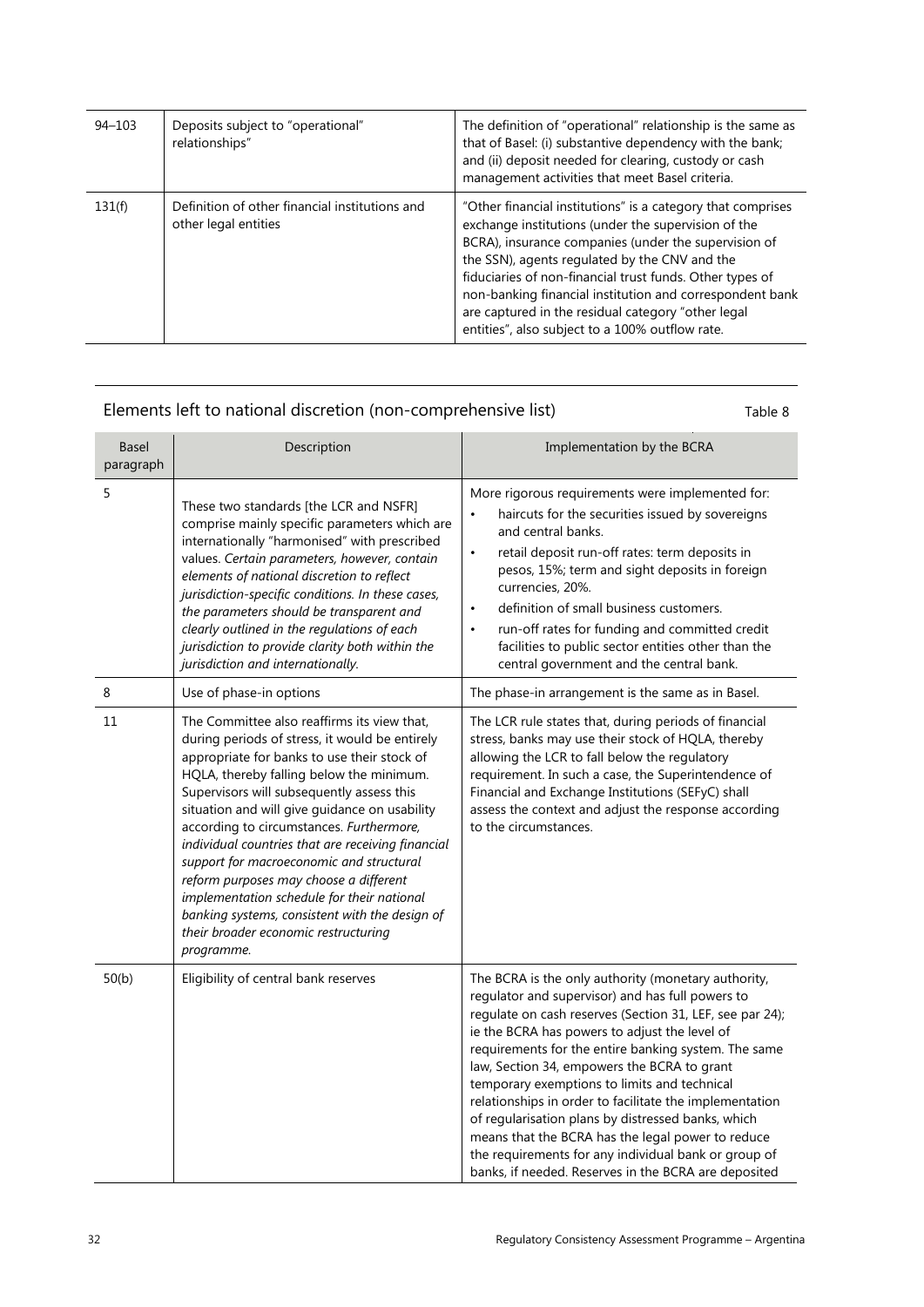|         |                                                                                                                         | in current accounts with no operational limits on<br>drawing funds, with the exception of the amounts<br>placed in special accounts for payment guarantees.<br>The BCRA has historically lowered general reserve<br>requirements in times of generalised stress or granted<br>individual exemptions when a particular bank was<br>under a regularisation plan.                                                                                                                   |
|---------|-------------------------------------------------------------------------------------------------------------------------|----------------------------------------------------------------------------------------------------------------------------------------------------------------------------------------------------------------------------------------------------------------------------------------------------------------------------------------------------------------------------------------------------------------------------------------------------------------------------------|
| 50(c)   | Marketable securities that are assigned a 0%<br>risk weight under the Basel II Standardised<br>Approach for credit risk | The eligibility of marketable securities receiving a 0%<br>risk weight is admitted only for securities issued by the<br>BIS, IMF, ECB, EU and BMDs.                                                                                                                                                                                                                                                                                                                              |
| 53–54   | Eligible Level 2B assets                                                                                                | Level 2 assets are not eligible.                                                                                                                                                                                                                                                                                                                                                                                                                                                 |
| 54a     | Provision relating to the use of restricted<br>contractual committed liquidity facilities<br>$(RCLF)^8$                 | No use of RCLF.                                                                                                                                                                                                                                                                                                                                                                                                                                                                  |
| 55(f)   | Treatment for jurisdictions with insufficient<br>HQLA (subject to separate peer review<br>process)                      | Not applicable.                                                                                                                                                                                                                                                                                                                                                                                                                                                                  |
| 68      | Treatment of Shariah-compliant banks                                                                                    | Not applicable.                                                                                                                                                                                                                                                                                                                                                                                                                                                                  |
| 78      | Treatment of deposit insurance                                                                                          | No use is made of the preferential run-off rate of 3%.                                                                                                                                                                                                                                                                                                                                                                                                                           |
| 79(f)   | Categories and run-off rates for less stable<br>deposits                                                                | The category "other retail deposits" includes retail<br>deposits that do not meet the definition of stable<br>deposits. The run-off rate range is 10% for demand<br>deposits in pesos that do not meet any one of the<br>requirements to be considered stable, 15% for term<br>deposits in pesos and 20% for demand and term<br>deposits in foreign currencies.                                                                                                                  |
| 123     | Market valuation changes on derivative<br>transactions                                                                  | The exposure of Argentinian banks to OTC derivatives<br>is minimal. Outflows generated by market valuation<br>changes must be calculated, as in Basel, by identifying<br>the largest absolute net 30-day collateral flow realised<br>during the preceding 24 months. Master netting<br>agreements are not enforceable in Argentina. They are<br>mentioned in the regulation to provide guidance for<br>agreements entered into in jurisdictions where netting<br>is enforceable. |
| 134-140 | Run-off rates for other contingent funding<br>liabilities                                                               | Run-off rates for other contingent funding obligations<br>range from 0% for uncommitted facilities, 3% for<br>court-ordered deposits and 5% for foreign trade<br>finance instruments to 50% for non-contractual<br>obligations where customers' short positions are<br>covered by other customers' collateral.                                                                                                                                                                   |
| 160     | Weight assigned to other contractual inflows                                                                            | Argentinian banks' usual transactions are captured in<br>the LCR definition of cash inflows. The BCRA did not<br>identify other items that would deserve specific<br>buckets and inflow rates. The "other contractual cash<br>inflows" bucket is maintained as a residual category,<br>with an inflow rate of 50%.                                                                                                                                                               |

<span id="page-36-0"></span><sup>8</sup> See www.bis.org/publ/bcbs274.htm.